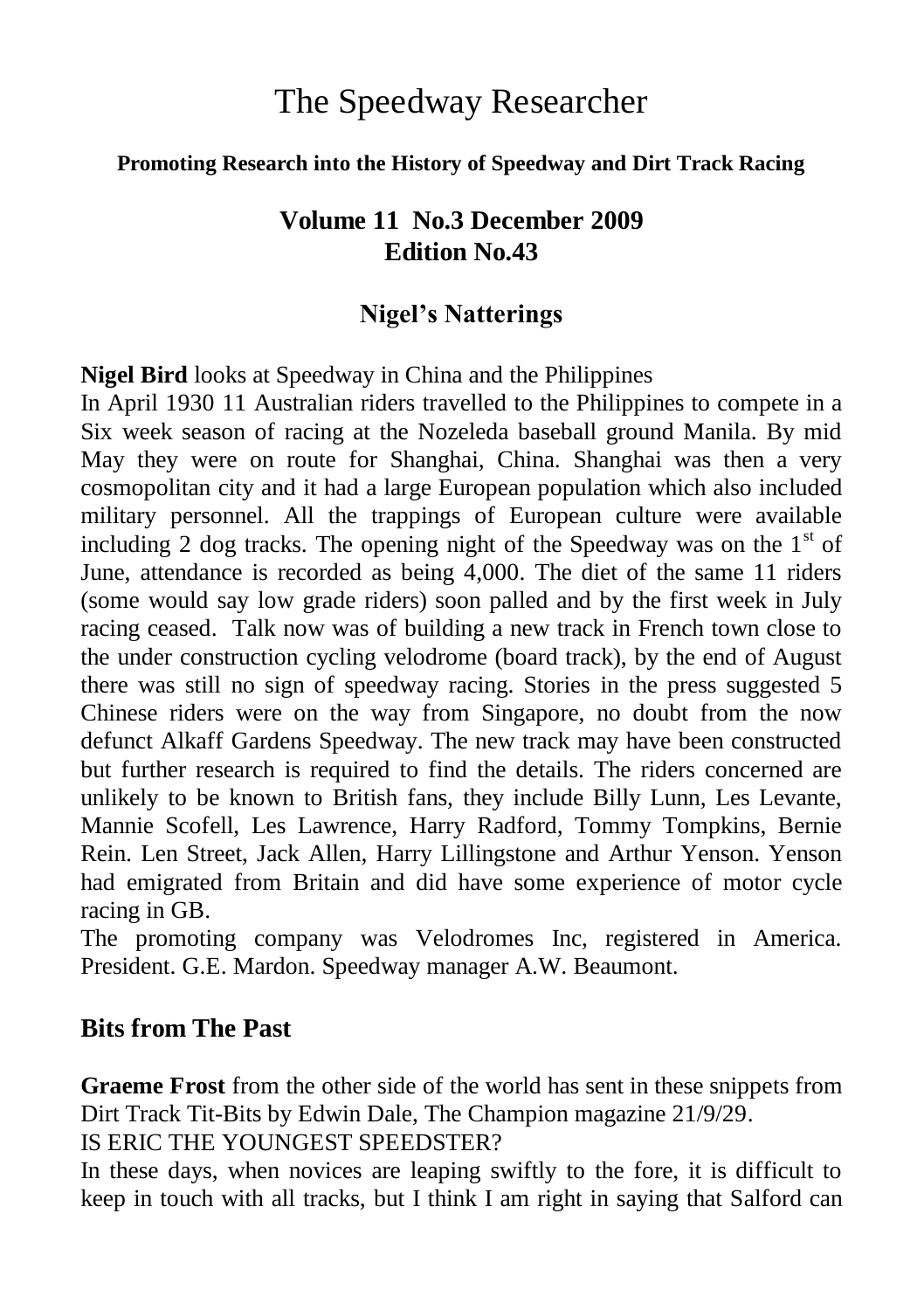claim the youngest speedway rider in this country. I refer to Eric Worswick, of Alexandra Park, Manchester. He is 15½ years of age!

That just shows you that you needn't shift a beard before you can shift the cinders. Eric is one of the most promising novices that I've seen yet. At his very first meeting on Friday, July 19th, he won his way into the semi-final of the handicap event, and came second in his heat of the most important scratch race.

Well done, Eric! May you rise rapidly to stardom!

A CHANCE OF WINNING £65.

The Speedway Derbys are proving a great success, as most of Mr. Hoskins' schemes do prove to be. The prize-money in these races for the blue ribands of the cinders amounts to £65, and any cinder-shifter may enter for the big event. No rider taking part in the Derby is paid any appearance money, but the winner of each heat is awarded a cash prize.

Mr. Hoskins used to run his racing on these lines in Australia, and he has always found them most successful.

JIM KEMPSTER'S 70 M.P.H. CRASH !

I was asked the other day why I had seldom mentioned Smiling Jim Kempster in these notes. I really don't know. I think probably it is because Smiling Jim's riding speaks for itself. He is undoubtedly one of the best of the English lads who have taken to the cinders.

Smiling Jim was a successful motor-cyclist long before dirt track racing came to this country. A few years ago he was the head of the testing shops of a wellknown firm of motor-cycle manufacturers, and, as such, he took part in several trials and races at Brooklands.

This called for some really all-out, do-or-die speed work, and one day  $-$  a day which Jim will doubtlessly never forget — he was testing out a new model, and cruising along at about 70 m.p.h., when a rider in front of him turned right across his path without giving any signal.

A crash was inevitable—and it happened! And Smiling Jim didn't remember another thing for twelve hours!

Two or three days later he resumed riding again. It was the bulldog pugnacity which personifies his racing on the cinders which prompted him to do so; but Jim is willing to admit now that it was a very unwise thing to do. He was far from being fit enough to ride, and was still suffering from a severe blow upon the side of his head.

To this day that old wound troubles him.

JIM'S SPLENDID RECORD.

Smiling Jim came into contact with the first Australian riders to reach this country, very soon after their arrival. He has nothing but nice things to say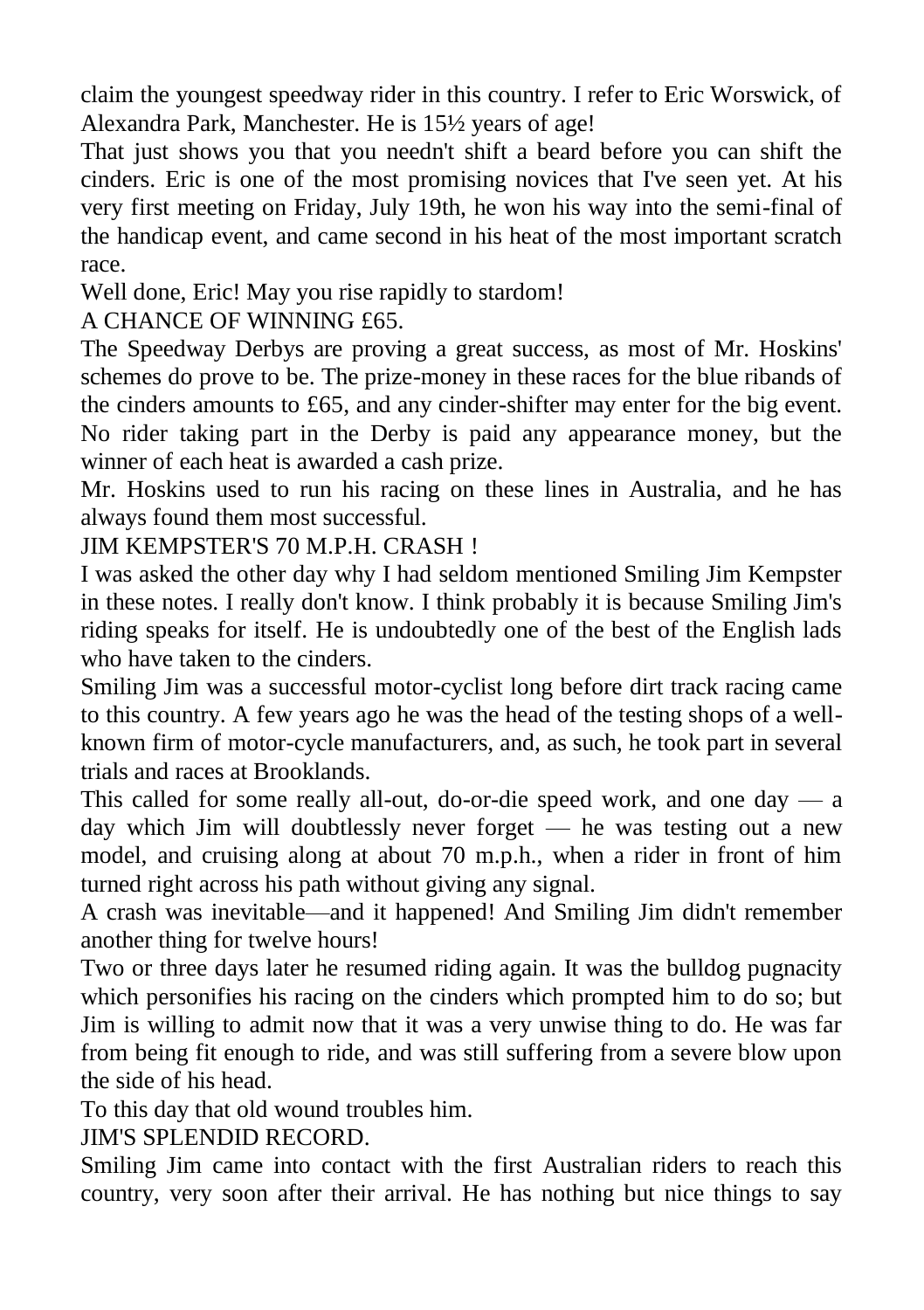about them, for they went out of their way to teach him the "cinder" game, though they saw from the very start that he was going to develop into one of their most deadly rivals on the British tracks.

Jim says that Cecil Brown taught him most of his speedway work. After three weeks' hard practising under Brown's coaching, Jim was asked to ride at King's Oak Speedway in one of the first dirt track meetings held there. He was honest about it, as he is with everything, and said that he didn't think he was yet fitted to appear in public. But Jim did appear—and he acquitted himself right well.

The following Saturday Jim was asked to ride at the White City. From tigers of the cinders like Frank Arthur and Vic Huxley, Jim was given eight seconds start.

He did a smart "getaway," and secured the inside position. Hugging the inside line, he said "au revoir: to his talented opponents at the starting-line, and didn't again see one of them until after he had passed the checkered flag. That day Jim pocketed prize-money amounting to  $£34$ ; at the next meeting he attended he totalled £24, and two months after that he was in the cash at the rate of £100 per week.

But that isn't the only reason why Jim is always "Smiling." He loves the cinder game for the thrills it supplies, and believes that one smile is better than a dozen frowns any day of the week.

Incidentally Smiling Jim was the first Englishman to win one of the big scratch trophies—the Silver Sash—against such Aussie masters of the cinders as Frank Arthur, Dicky Smythe, and Ben Unwin.

WEMBLEY'S DANCING CINDER-SHIFTERS!

Wembley days are great days, these days.

The management have opened up a dance hall close to the track, and with it a restaurant.

So, after the racing, anybody who wishes to, can, on payment of a very modest sum, go and meet the boys who do the cinder-shifting, and mingle with them whilst they glide a dainty (ahem!) slipper.

A TRACK THAT IS TOO WIDE.

The promoters of the Hamburg third-of-a-mile circuit have, I fear, overdone it in their attempt to produce one of the finest tracks in the world. They have erred in an extraordinary manner. They have made their track too wide.

You wouldn't think, would you, that this would be a fault, but we live and learn.

It appears that the wide track not only spoils the spectacular thrill, but also gives too much favour to the man on the inside.

At Hamburg they start their races eight abreast, and it invariably happens that the inside man gets away, and none of the rest can touch him.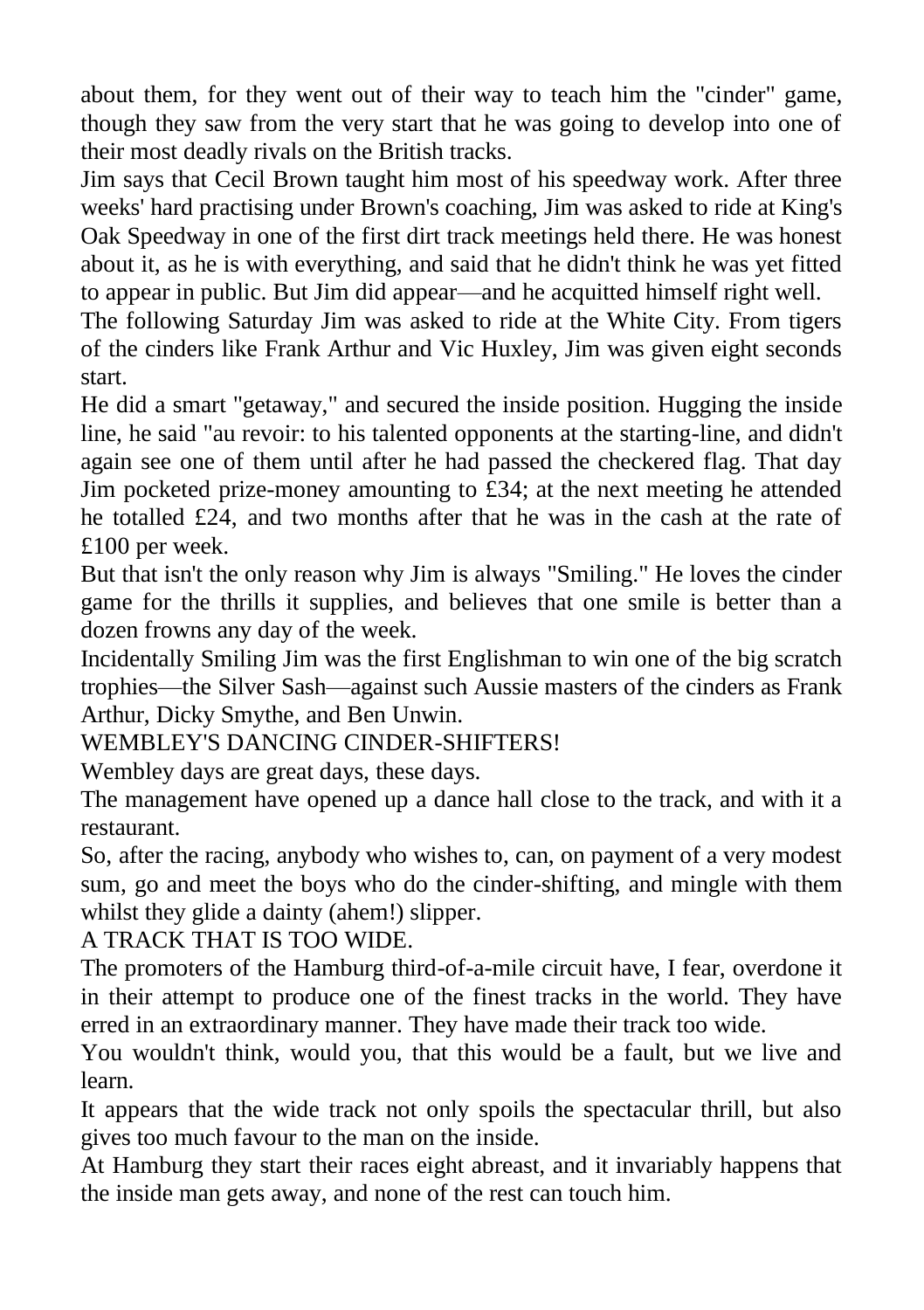The starting line is just in front of one of the bends, and the men on the outside haven't a ghost of a chance of getting in the first turn. They are thus practically handicapped out of the race from the start.

CINDER-RACING AFTER OFFICE HOURS!

I raise my crash-hat to Jack Barnett. He is one of the very few cinder-shifters who does not allow his riding to interfere with his job.

Jack is a Water Board clerk, and he only does his cinder-shifting during "offduty" hours. Recently he took his annual holiday—and it was some holiday, too, though possibly not much of a rest cure.

One day he rode at Newcastle-on-Tyne, on the next at Brandon (Coventry), on the next at King's Oak, and so on, and so on, all around the country. After Jack had returned to work it is reported that he said that this year he had spent the most enjoyable holiday of his life—and I believe it, too!

Fancy working your way up to "stardom" on the cinders in your spare time! Phew! As Speed Spencer would say: "That's sure the cat's pyjamas!"

### HARD LUCK, ART!

I doubt if anybody in the whole cinder-shifting world can claim to have had such an unlucky season as Art Pechar. And I'm sure nobody wants to qualify to do so!

From the start of the season bad luck dogged his back wheel. Art couldn't get down to it at first, and then, when he did and carried all before him, he met with a nasty smash during a hectic match race. Art, hasn't been able to ride since. Now he has returned to America.

Hard cheese, Art! We miss you badly.

BARNET'S FINE PRACTICE TRACK!

The practice track known as Barnet Speedways Ltd., at Mays Lane, Barnet, is going great guns. It was opened on the last Tuesday in July, and it offers to would-be cinder-shifters the great chance of their lives.

The principal object of the track is to provide practising facilities for novices. Anyone who thinks he would like to try his skill on the cinders can go along there and get down to it. He needn't even have a bike fitted for dirt track work, or the kit that is essential, for he can obtain the use of both these.

Once again I elevate the old scratched crash-hat, and this time, it is to the Barnet Speedways, Ltd.

# **Bluey Scott…….***The Comeback Man*

**Tony Webb** looks at the career of red headed Aussie. The Early Years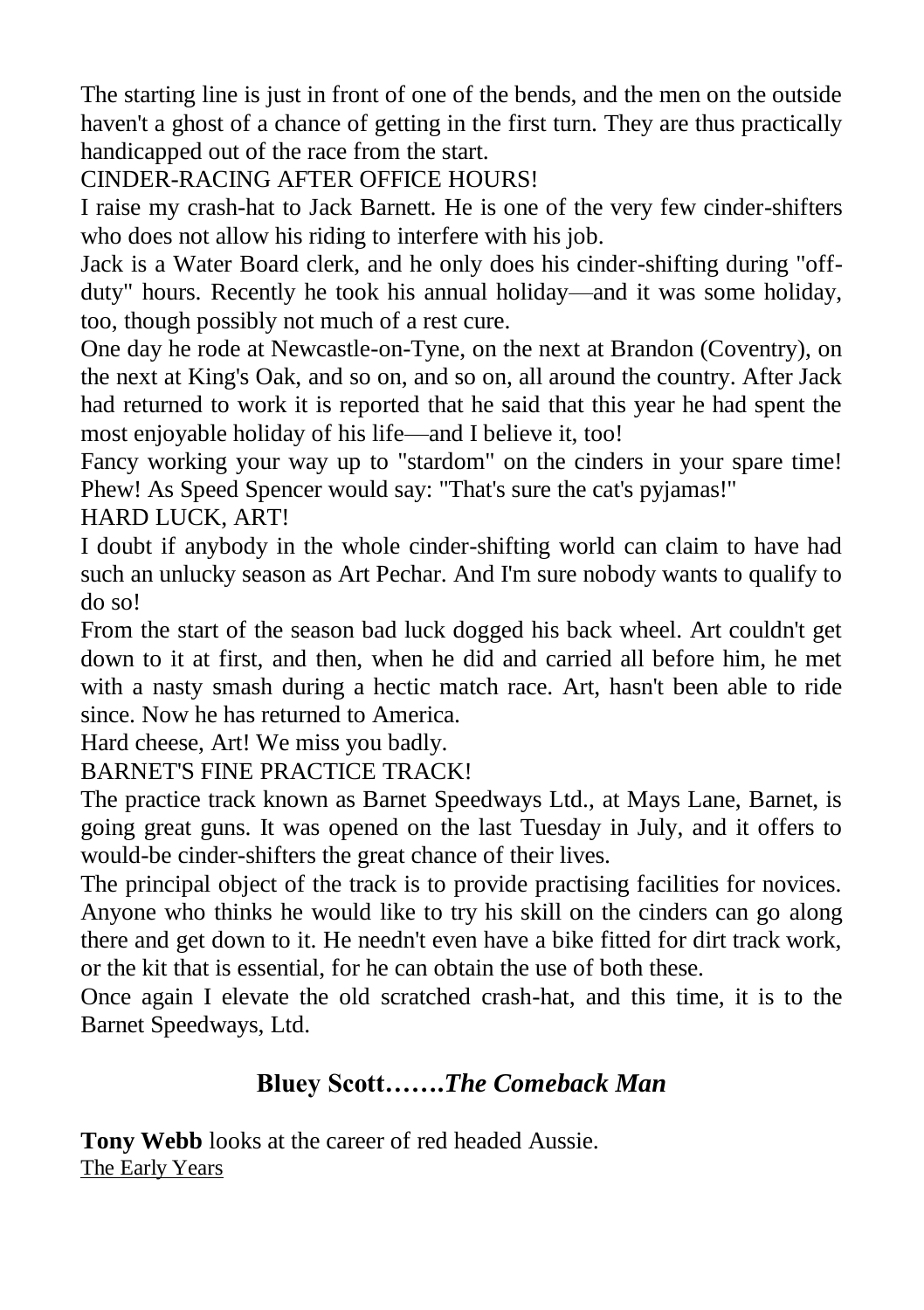Eric "Bluey" Scott was born in Auburn, New South Wales, on July 10 1929. He attended Auburn North Public School until grade 6 and then Parramatta Intermediate High School to grade 9, finishing his education at Homebush High School in the tenth grade. The name 'Bluey', is a traditional Australian nickname for anyone who has red hair. This stuck at an early age.

Leaving school at 15 Bluey had 17 jobs in one year including a short spell of farm work at Junee, New South Wales. He then applied for an apprenticeship as an electrical fitter at an electric motor manufacturer in Five Dock, Sydney and was successful. However, he became bored with it and broke the contract after about a year to travel around Australia. During his early working life he regular went to the Sydney sports ground and saw the stars of that era, Vic and Ray Duggan, Aub Lawson etc. and was really impressed although there was no desire to ride speedway at that stage.

Bluey then hitch hiked to Melbourne where he stayed a few months working at the Dunlop Rubber factory making cycle tubes. The wanderlust struck again and he thumbed his way to Adelaide where he obtained a job at Simpson-Pope, the washing machine manufacturers, making parts on a lathe. In Adelaide he started to go to the Kilburn speedway on Friday nights to watch the midget cars and solo speedway bikes. Future world champion Jack Young and Norwich star Bob Leverenz were the stars of the day. A work mate at Simpson-Pope was Frank, older brother of future double world champion Jack Young. Frank had experience of racing in England for Cradley Heath Heathens and was still a good rider at Kilburn. Frank could see Bluey was in awe of these riders and suggested that he had a go at it. Bluey asked how could you make a start and was told just buy a bike and leathers and turn up at Kilburn on a Tuesday night for a practice. Then, when you could achieve a qualifying time, you gained entry on the programme for the following Friday night. Frank advised him that his brother had a bike for sale for thirty pounds so it was arranged to meet at the Young's home at the weekend to complete the deal.

When Bluey got to the Young's home there were an old guy at the front who was introduced to Bluey as Wally Young, Jack and Frank's older brother. They then went round to the rear of the property to an old shed to see the speedway bike. Bluey recalls that he had never seen a speedway machine close up and did not know what to expect. This one looked like a Harley Davison Peashooter with a Norton cum JAP motor of some unknown vintage. Handing over the thirty pound they took the machine to an old horse-trotting track to have a bit of a run. The track was about the size of a large speedway track but was in the middle of the bush. Bluey rode the machine as fast as he could then lost control and disappeared into the adjoining bush land. This seemed to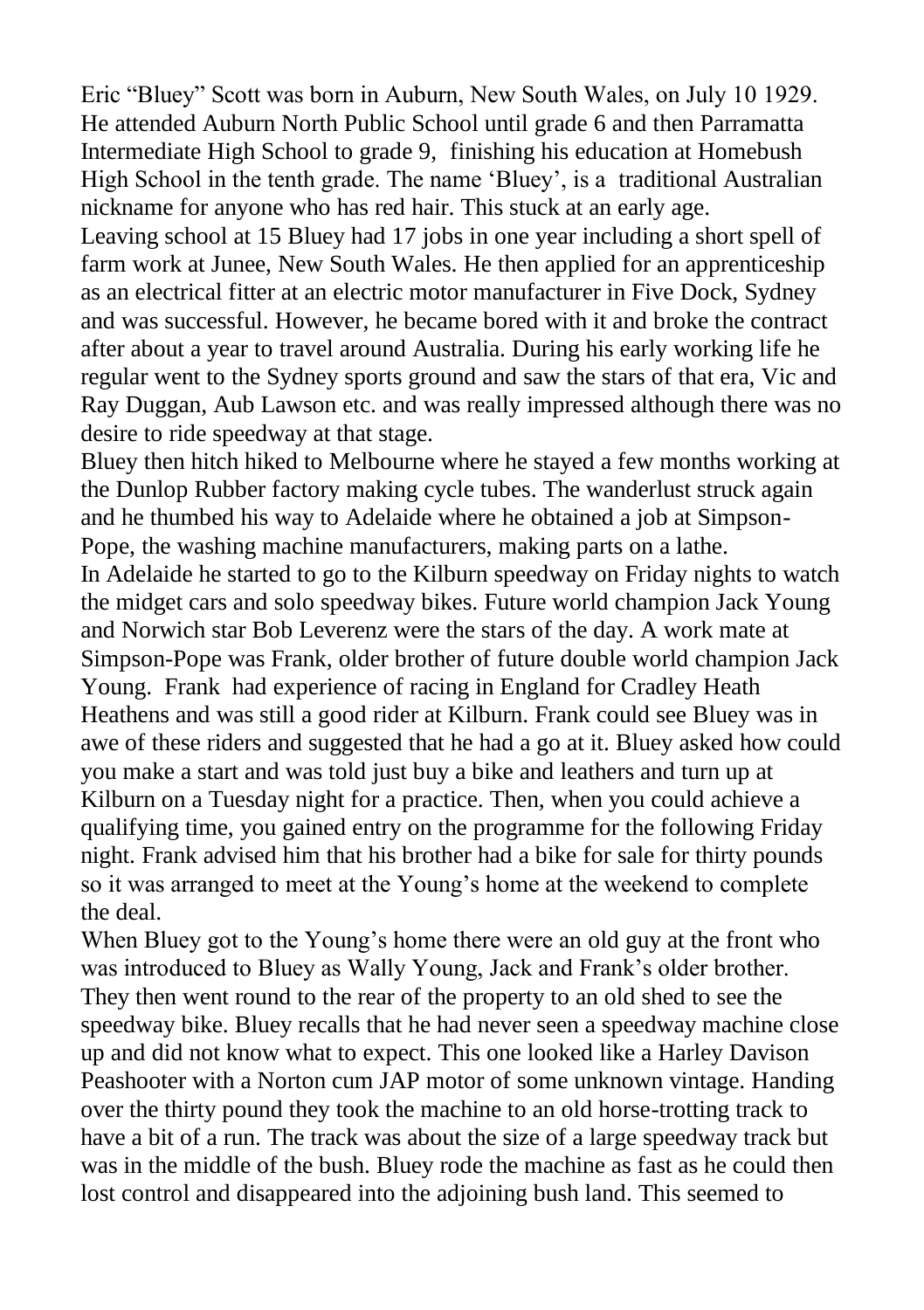impress the onlookers and they promised to get him a start in the Tuesday night practice session.

Bluey duly arrived at Kilburn on the Tuesday night where he met Jack Young's brother-in-law, Jack Williams who was a good rider himself. He was there with a gleaming JAP speedway machine and offered it to Bluey to ride. Accepting the offer Bluey hopped aboard and immediately rode the machine straight into the fence. The bike was extensively damaged but the rider escaped injury. Jack Williams contemplated on what had happened and said it would be better if Bluey rode his own bike in future.

After several practice sessions a qualifying time was achieved for entry into the Friday night programme for a novice race on January 7 1949. Bluey's first programmed ride was in event 3 the solo encourage when he finished third.. His opponents were Tom Butterfield, Kev Myson and Art Mitchell. From there on Bluey raced at the 484 yard Kilburn track until it closed around 1950. According to Adelaide speedway authority Jack Wise the Kilburn track had to be ridden flat out the same as Norwich in England. Bluey then rode at Rowley Park, Adelaide that was a smaller circuit of 369 yards. The young Bluey had plenty of speedway stars to look up to, Jack and Frank Young, Laurie Jamieson, Bob Leverenz, Merv "Red Devil" Harding, Clem and Lindsay Mitchell, Jack Williams and Ernie Brecknell.

Bluey's first mention in Stenners, the speedway bible, is the meeting of December 1 1950 at Kilburn when already off a 130 yard handicap he finished third in the Handicap final behind Jack Williams, and winner future World Champion Jack Young. Bluey was a regular competitor in South Australia and Melbourne Victoria that season until his departure for England on the ―Orcades‖ in February 1951. Prior to leaving Jack Young's mother advised Bluey that Jack, who had wintered in Scotland, would meet him at the docks when he arrived in England.

#### A Motherwell Eagle 1951-1954

Arrangements were made, through Frank Young, for Bluey to have trials at Edinburgh. On his arrival at Tilbury in company with Vic Sage, Bill Jemison, Allan Quinn, Don Prettejohn and Noel Watson, there was no sign of Jack. As the others were all headed for different tracks in England, Bluey made his own way to St Pancras, then caught the sleeper train to Edinburgh, then onto Old Meadowbank where Clem Mitchell spotted him waiting outside the workshops.. The non-appearance of Jack at Tilbury was solved when it was realised Jack had gone to Southampton by mistake! Clem took one look at Blueys bike and said, "*you are not thinking of riding that are you*? which rather set Bluey back a bit. Clem said that Edinburgh's New Zealand star Dick Campbell had purchased a new machine. His last year's model was available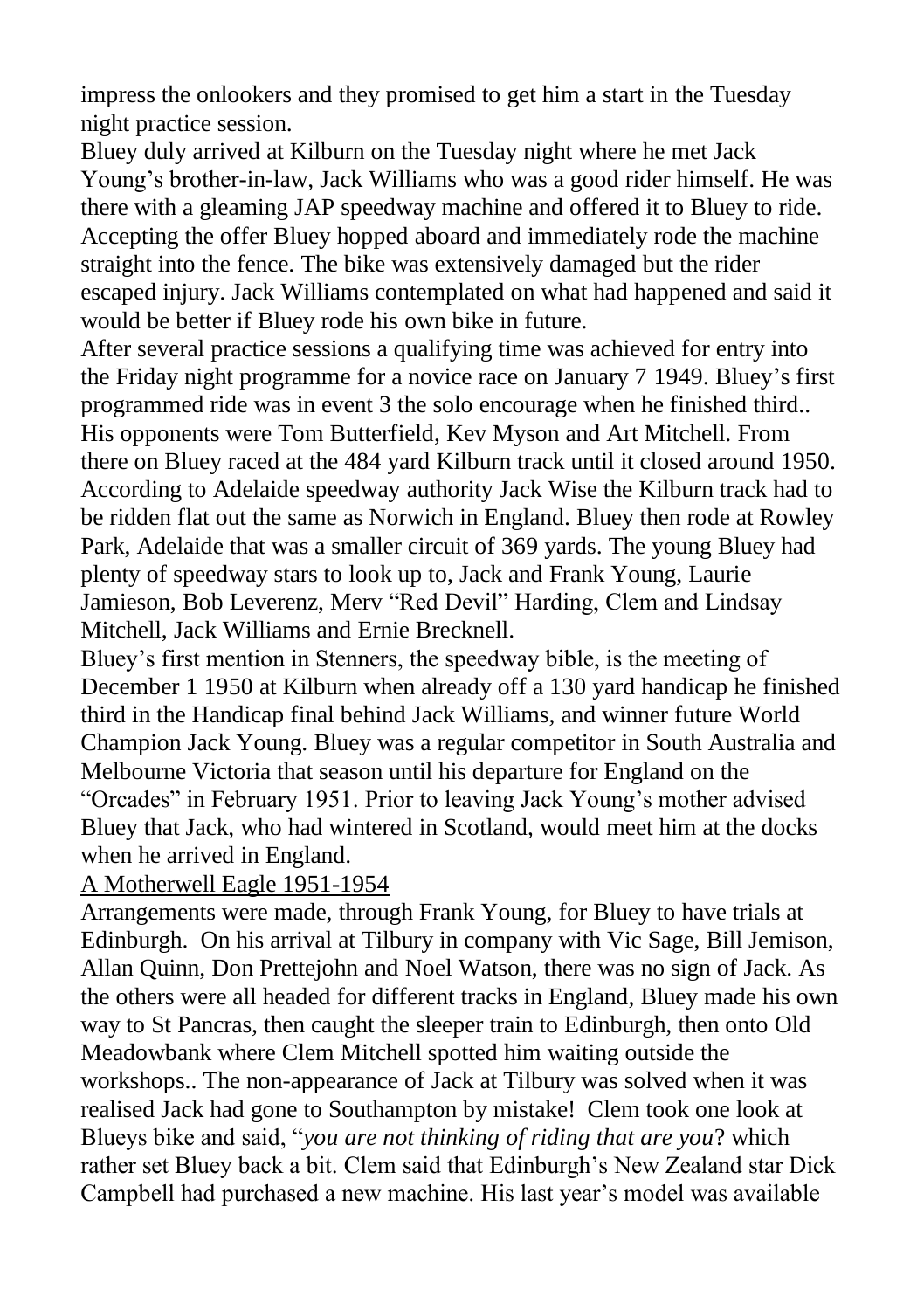for 150 pounds, which was 130 pounds more than Bluey had in the world at that moment. An arrangement was made with the genial Kiwi for 'pay when you can' solution. There were no vacancies in the Edinburgh team but an opening was available over at Motherwell. Jack Young had returned from his abortive trip to Southampton and took Bluey over to the Motherwell track to meet co-promoter J Y Robertson. The Eagles had just joined the league. There was a reserve spot open. This suited Bluey fine, as he was also able to share a car with his friend Noel Watson.

This was the beginning of a life long association with Scotland, which would see him race for four seasons with the Eagles, then returning again to Glasgow for two seasons in 1965. Bluey married Ann a Lanarkshire lass so his ties are still strong in the land of the heather.

Bluey's first meeting for the Eagles was the home match against the Swedish touring side on March  $30<sup>th</sup>$ . In his first ever race in Britain he lined up with Merv Harding against the Swedish pair Erik Carlsson and Joel Johanson, he gained his first point for third place.. His second ride in heat 13 he partnered Chum Taylor - who was also having his maiden match - against Olle Segerstrom and Erik Carlsson, but failed to score in this heat. Three days later at Newcastle a fall and a last were scant reward for his efforts. The visit to Glasgow White City on April 18 was again a duck. His determination at Ashfield on April 20 gained him a second and a third, but also a stern warning from Ashfield hardman Bruce Semmens on the return to the pits after a close race, which unnerved Bluey somewhat. The attitude of some of speedway's seasoned campaigners to young blood was one he would encounter again in later months. The following week at the tight Newcastle track his world came crashing down as he was carried off with a fractured wrist. His machine wrecked, embarrassed that he could not keep up the payments on his loan, he avoided Dick Campbell until the Kiwi called him up and said he did not expect payments while Bluey was laid up. It was June  $8<sup>th</sup>$  before he could get back into action. Then after two pointless meetings he was relegated to the second half although he ended the meeting pointless. After five meetings in the second half he was preparing himself in the dressing rooms one evening on the chance of a last minute call up. Looking out the window he was surprised to see the stadium was deserted with only 15 minutes to go to start time. The fans were all congregated in the car park refusing to pass through the turn stiles until the management agreed to put Bluey back in the team! His never give up attitude had endeared him to the Motherwell supporters. However the attitude of the established riders was brought to light when it was discovered that his team mates including skipper Joe Crowther had objected to Bluey's recall to the team. Divine justice came into play when Joe was injured that evening and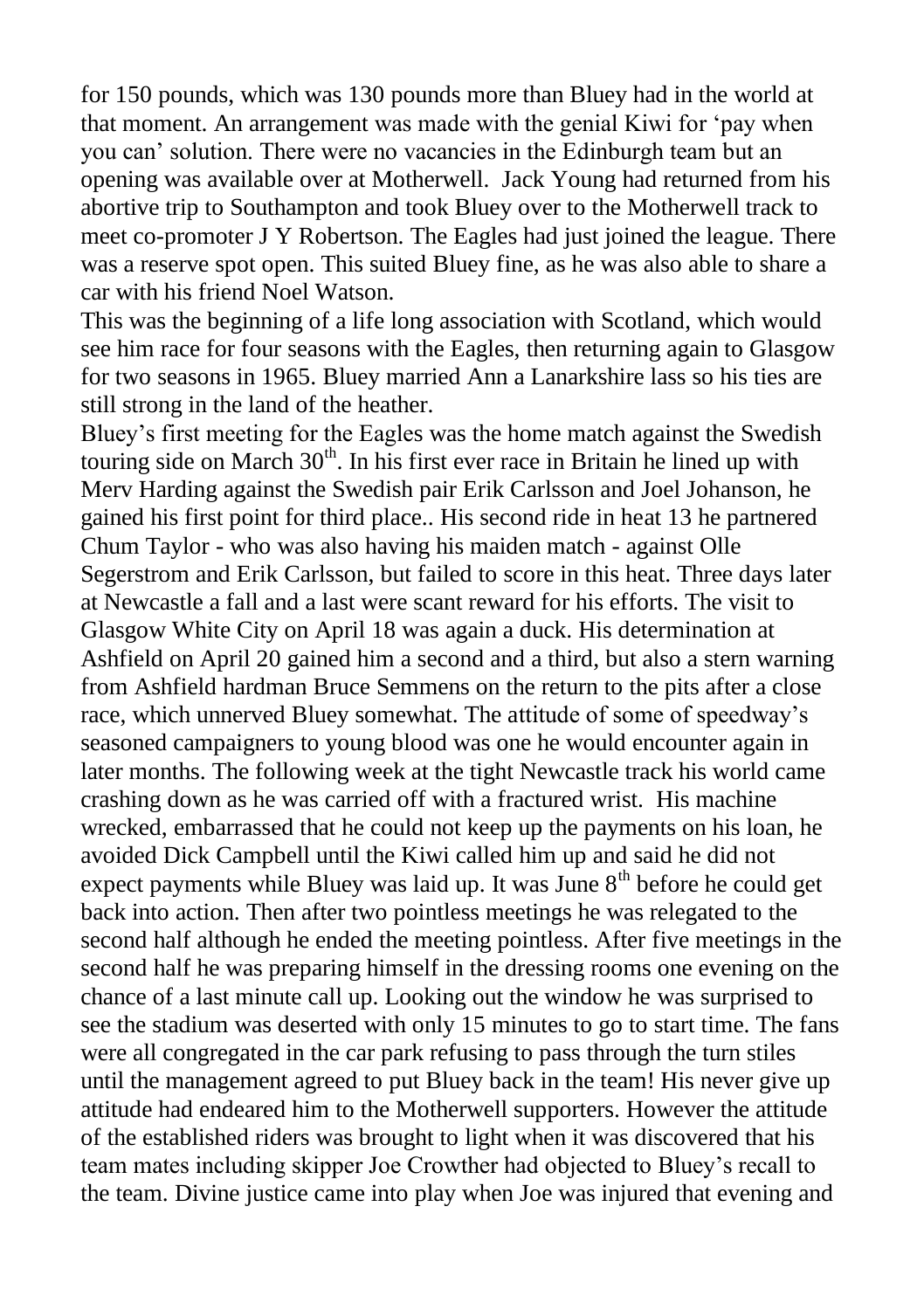Bluey was back in the side for the match against Hanley Potters on August 8. The fans were ecstatic as their hero reeled off three wins and won his second half race. A verse appeared in the program that echoed the sentiments of the fans.

*Now Bluey lad you're doing swell Your riding round the track real well And now Joe has got to rest We are glad to see you do your best I'm glad the glue did bring you luck Now to your bike you are always stuck And soon I hope, a champion you'll be So keep it up lad just for me*

(Written by a Stevenston (Ayrshire) fan

From then on he retained his place for the remainder of the season, with visits to Cradley Heath, Coventry and Liverpool all tracks that were new to him. The 1951 program notes often contained reference to his exploits. It was said the fans became disappointed when he eventually learned to stay on for the whole race. They wanted the Bluey of old! But then you can never please every one.

(From the program of August 10 1951)

TO BLUEY

Every night I dream and dream

Of every rider in the team

There is one I dream of a lot

**You can guess it is Bluey Scott** ( Written by Betty)

Then again on August 20

After seeing that flaming mane

And knowing Eric is his name

We still yell "Bluey" just like parrots

Should it not be "come on Carrot's

Another example of Bluey's popularity north of the border was given by speedway star editor Eric Linden who reported the following in a page 3 article in 1951. *"On my way north by train we passed under a railway bridge south of Motherwell on which was emblazoned in white wash letters Good old Bluey. The signwriters must have risked life and limb to create their message!!"*

That first season was a tough learning period, racing on a total of 6 unfamiliar tracks. He rode 20 matches for the Eagles, scored 46 points, fell 6 times and had only two engine failures. He firmly established himself as a whole-hearted trier. Team mates in the Eagles team that season were his travelling companion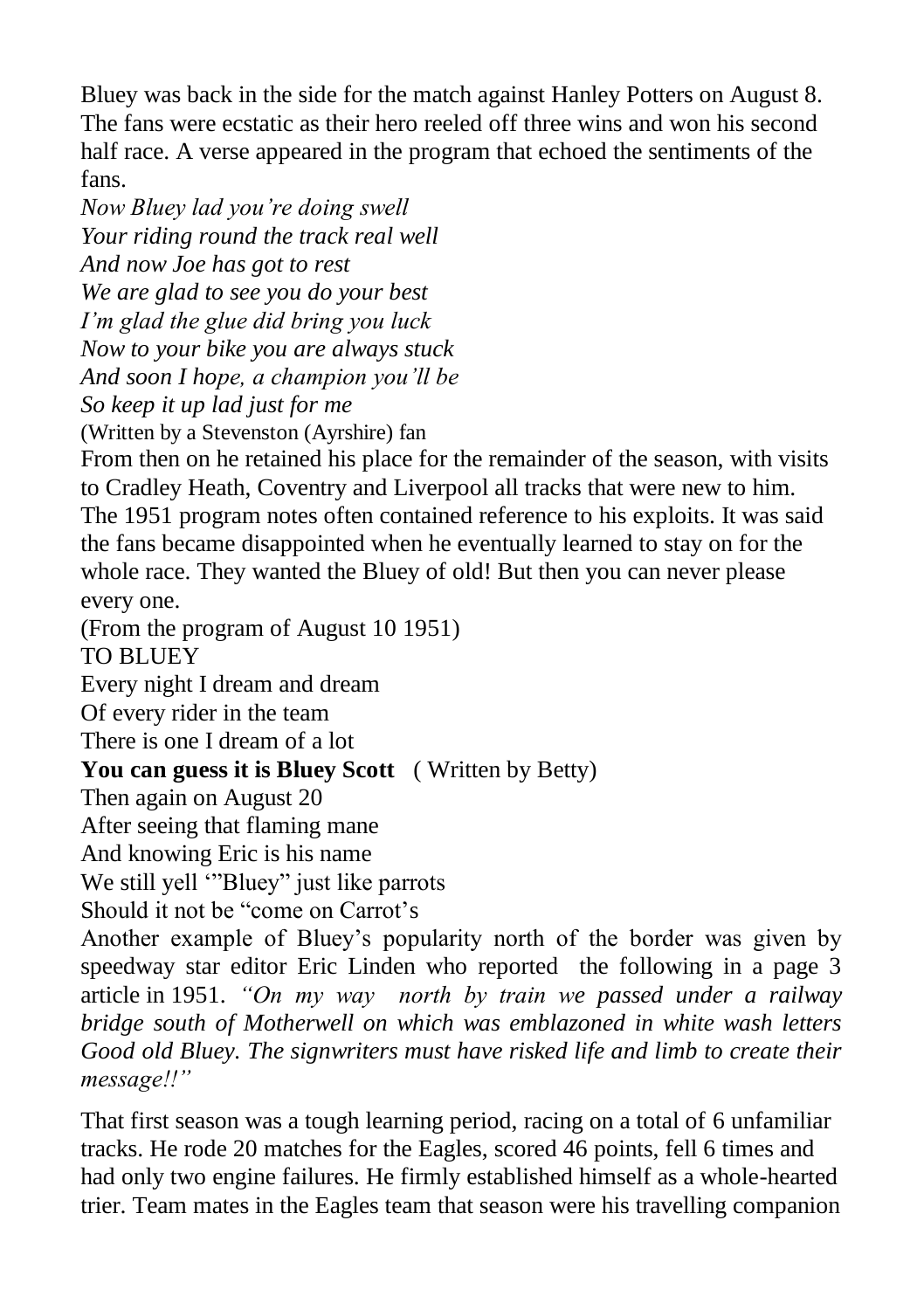Australian Noel Watson and Queenslander Keith Gurtner, English International Derek Close, Joe Crowther, Stan Bradbury, Bill Dalton and the wily Scots Gordon McGregor and Will Lowther. The Motherwell team , like so many tracks at that time had their own workshops, there was a pecking order within the workshop with McGregor, Gurtner and Watson having the best spots, Bluey as the apprentice was place by the doorway. The finances did not strech to the purchase of a car, Bluey was dependant on other riders, travelling mostly with Noel Watson. Living within two miles of the stadium was an added advantage.

1952 UK Season. Second Division Motherwell Eagles 44 matches 126 points The 1952 season for Bluey, opened with a good meeting against local rivals Edinburgh, Ashfield and Glasgow in a four-team tournament on March 29. The Eagles were missing the support of Keith Gurtner and Noel Watson still on the high seas from Australia. The second meeting at home to the Monarchs was even better with a nine point score that included two wins. The good form continued throughout the 1952 season. Many of the matches were close affairs where every point counted. His personal best was 10 points at home to Oxford when he recorded three wins and was well on the way for his first maximum only to trail in third in his last ride. For the statisticians he rode 51 meetings, rode at 4 tracks for the first time, fell 8 times had engine failure on 6 occasions and was excluded once!

The Speedway World on 3/4/1952 reported

*"Bluey Scott was the most improved Eagle. Last season he showed a peculiar fascination with the safety fence, a trait he seems to have resolved."*

It was was not a successful season for the team as a whole as they finished fourth from bottom in the league, but Bluey had a promising year that saw his average rise, scoring 126 points from 44 official League meetings. He contested the World Championship qualifying rounds for the first time only to be eliminated with a solitary point. Bluey wintered in Scotland for the second year.

1953 UK Season Second Division Motherwell Eagles 96 Points 30 matches The 1953 season opened with Best Pairs meeting which had the unusual format of different pairings for each heat. Bluey scored five points. Early season form was good with 8 points in the match against Stoke on April 17 and 9 points against Swindon Robins on May 15. The best tally of the season was 10 points at home to Wolverhampton on July 17 followed by a personal best away score of 9 at Edinburgh on August 24.

It was a good year for Bluey and the team as the team finished in  $4<sup>th</sup>$  spot in the league. Blueys league contribution was 96 points from 30 matches. He rode at Wolverhampton, Swindon and Harringay for the first time, fell off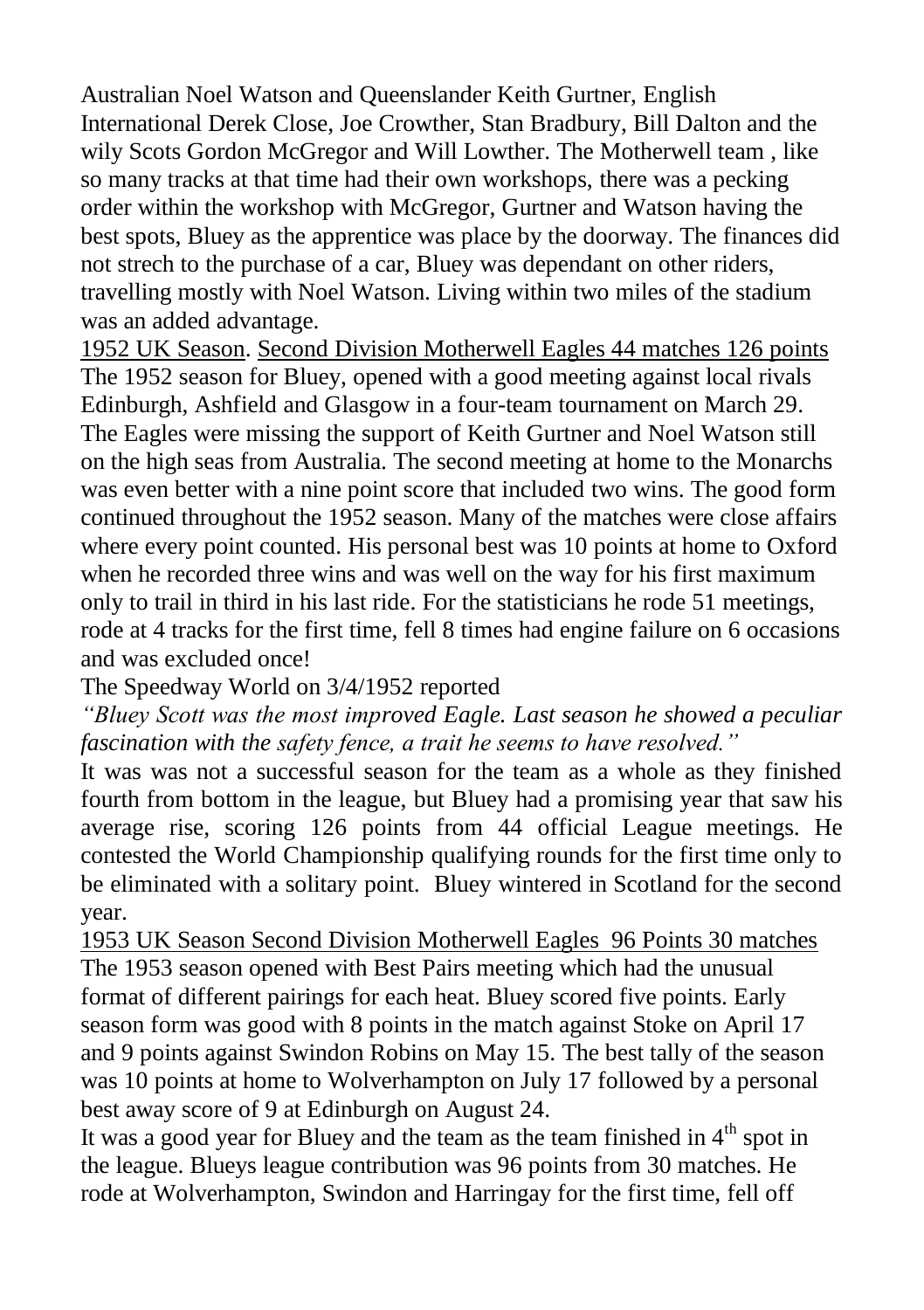only twice in official meetings had only 2 engine failures both on the same night at Poole and suffered no exclusions. The World Championship trail again proved a disappointment ending in the first round with 1 point. The Stenners Annual 1954 said, "Bluey Scott was always a crowd pleaser". Although the team lost Keith Gurtner to West Ham they gained another Australian teammate in Sydneysider, Ron Phillips. The signing of master tuner Guy Allott, and the fast gating Cyril Cooper further strengthened them. This team upheld the proud record of never losing to an English team, although arch rivals Edinburgh and Glasgow stole the league points from the Eagle's nest.

During the winter Bluey received the devastating news that his close friend Noel Watson had been fatally injured in Sydney. To add to the sorrow, Bluey received a letter from Noel a few days later posted several weeks prior. 1954 UK Season Motherwell Eagles National League 22 matches 59 points This was to be Bluey's last season in Scotland, although 11 years later he was destined to return.

It was to be a difficult season for the Eagles. They suffered the tragic loss during the 1953/54 Sydney season of popular Australian Noel Watson. Then Tommy Miller, Gordon McGregor and Johnny Green then all requested transfers. The writing was on the wall for the club's future. The season started well for Bluey with a score of 7 in the opening match against Glasgow. The high of the term was a 9 at Milton Road in the match against Oxford. Then records show, after a pointless meeting at home to Southampton, Bluey missed 6 meetings which may have been due to injury as he returned for the last 2 matches in the Eagles colours. The away meetings had finished in August, leaving the potential for earnings a bit light for the remaining home matches. Traditionally there is an abundance of meetings in September and October as then it is catch up time with the rained-off matches. Seasons highlights were also a first cap for Scotland against England on July 30<sup>th</sup> when he scored 7 points, taking the scalps of Dick Campbell and Barry Briggs at Motherwell. The selection for Scotland had a sequel many years later in Australia. Bill Landells former Scottish Champion had emigrated to Sydney where he was displaying good form which earned him a selection for the Australian team. A public row erupted when the Australian authorities banned his appearance. Bill was interviewed on Australian TV saying, "*If Bluey Scott*, *an Australian can ride for Scotland why can't I ride for Australia"* The season continued with guest spot for Belle Vue and 7 points at home in a World Championship qualifier. During the season he raced at Rayleigh, Ipswich, Bristol and Belle Vue for the first time. Although the records show only 4 falls he did have 6 engine failures, and one exclusion.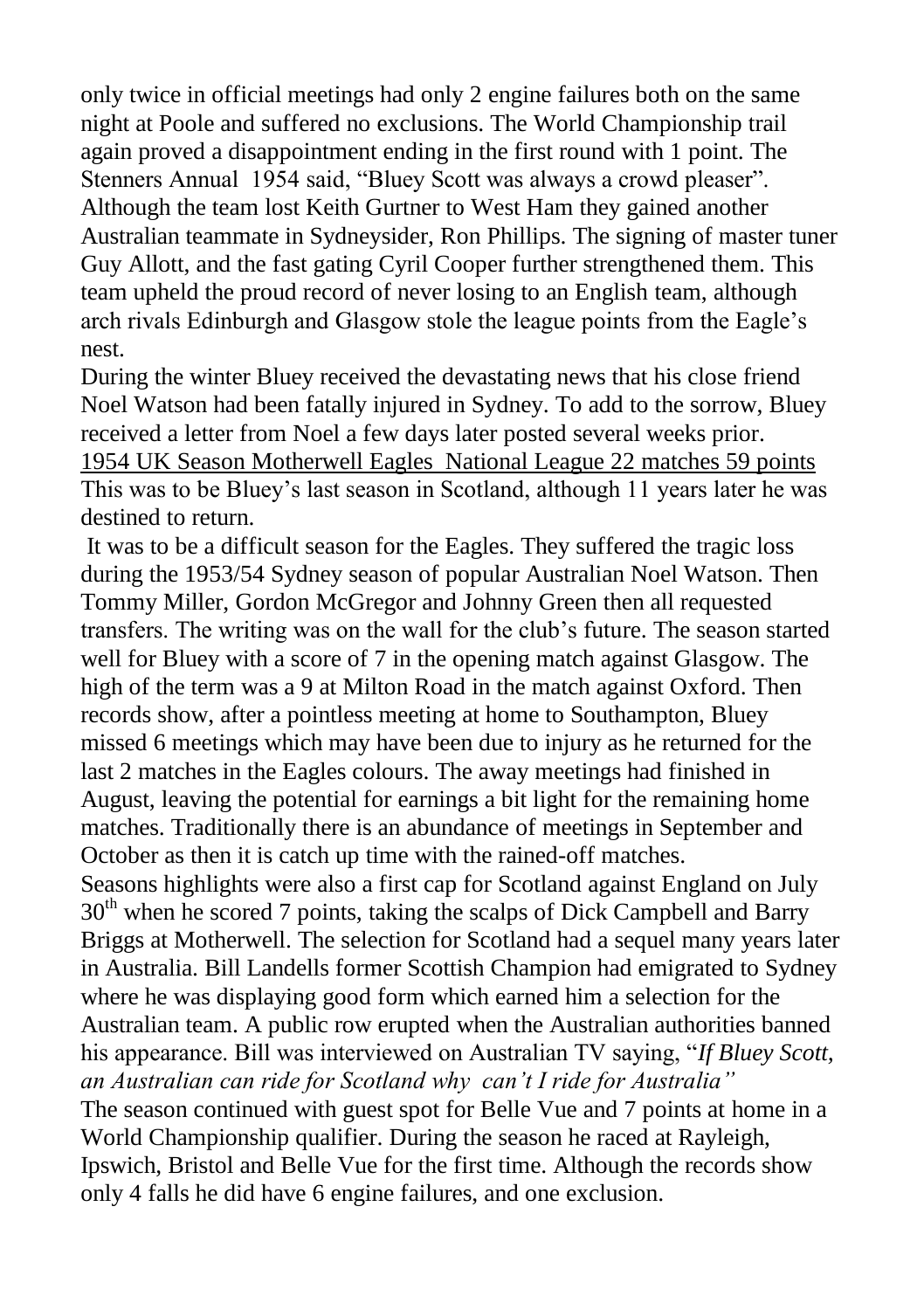Recalling the Motherwell years Bluey paid tribute to the help he received from Jack Young and Clem Mitchell when he first arrived and latter being paired with Tommy Miller and Derek Close where he learnt so much about the finer skills of speedway racing.

Bluey received the news that his father had died in Australia at the end of the 1954 season. This prompted his return to his homeland for the first time since arriving in 1951. His travelling companions were Australian Jackie Gates and 1953 Motherwell rider, Jock Pryde who was making his first trip to Australia. Arrangements were made for the trio to ride at Claremont for one meeting when the ship docked at Fremantle. Arriving in Fremantle on November 19 they were met on board by Aub Lawson who skillfully negotiated the unloading of the machines so they could appear at the Claremont Showground that same evening.

Perth mechanical maestro Don Hall of Don Hall Speedshop fame was able to provide details of this meeting. Bluey dropped only 2 points in a series of 5 races against his travelling companions and Perth based experts Aub and Don Lawson, West Australian champion George McPherson, and Swindon rider Les Saville. Don recalled it as a great performance for someone new to the vast Claremont track. The following week's program gave a glowing report of Bluey, the Aussie who spoke with a Scottish accent! Jock Pryde was unlucky to get an ankle injury, which restricted his Australian season.

Arriving in Melbourne in December Bluey spent the 1954/55 Australian season racing for Fred Tracey at the Maribyrnong Speedway. During that season he was chosen to ride for an Australian team against a touring European side which included Jack Parker, Ove Fundin, Ron Mountford and Ulf Ericsson. The Australian team included Jack Young, Jack Biggs, Jack Geran and Aub Lawson. The Australians won the match but Bluey was not called upon to ride. He was also chosen to ride for Victoria against South Australia in Melbourne, he would later recall with a laugh that he had ridden for Australia , Scotland, Overseas, Victoria, New South Wales and Queensland. To Be Continued.

## **Can You Help?**

As promised in the last edition, here are some of the requests for help. **Phil Smith**, Warren House, 34 Rodney Hill, Loxley, Sheffield, S6 6SG Tel: 0114 233 7355 E [philsmith1948@btinternet.com](mailto:philsmith1948@btinternet.com) is looking for details for postcards published by Robert Sneath of Sheffield to add to list we published some time ago.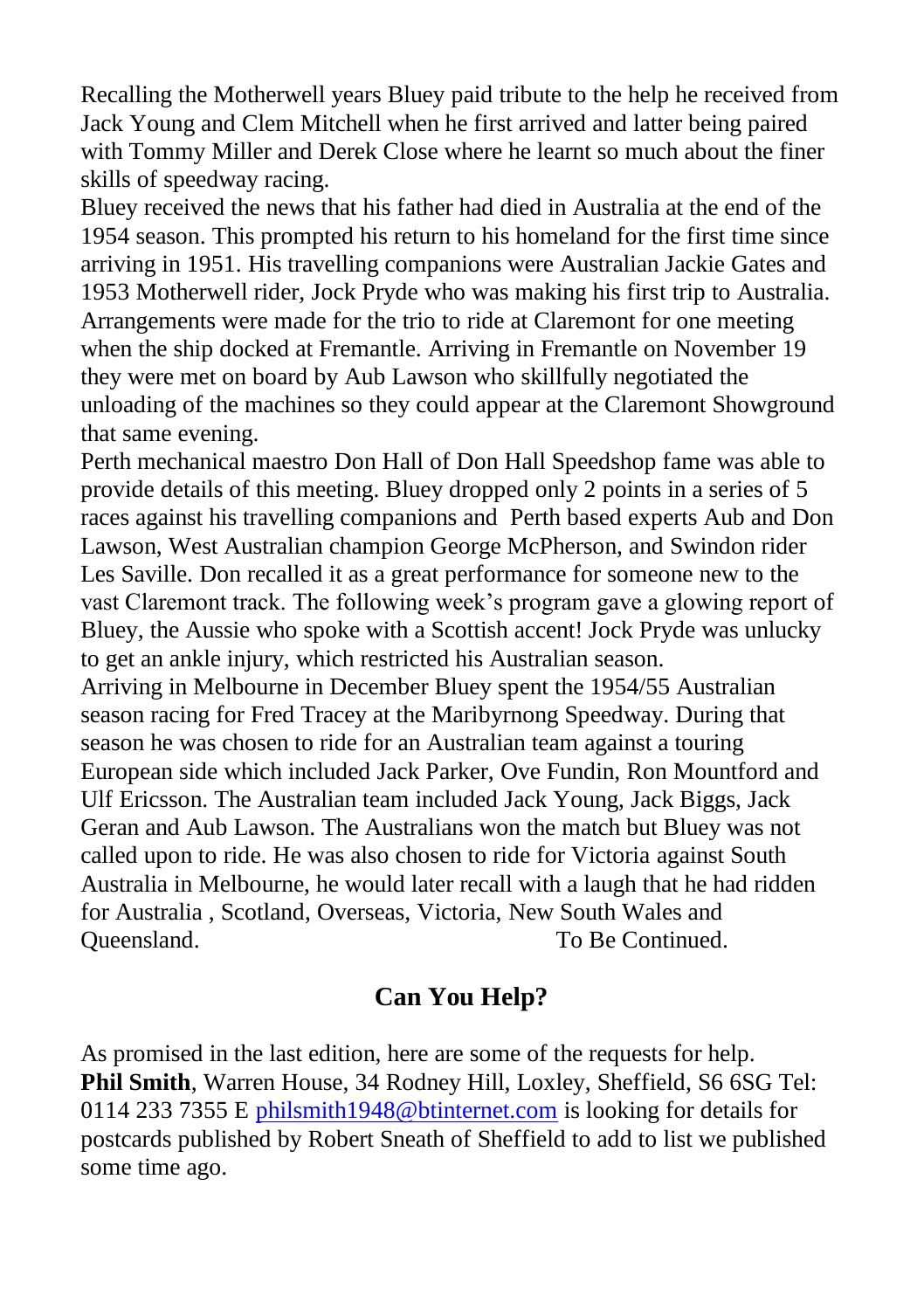**John Wall**, 25 Highfield Drive, Gildersome, Leeds, LS27 7DW Tel: 0113 2530983 is loking for information on where he could obtain photos of old tracks. (We can suggest local newspapers, local history societies, local libraries and maybe local/county archives. Air photos for Scotland are held by the Royal Commission on Ancient and Historic Monuments and there maybe an English and Welsh equivalent. Also John Jarvis may be able to help) **Maurice Archard**, 99 Pulleyns Avenue, London, E6 3NA Tel 0208 552 6087 is looking for details of Dagenham 1938. (Motorcycling / Motorcyclist has mentions – might be worth a day or two in local library, or Colindale.) **Joe Wake**, 37 Spring Gardens, Burton Latimer, Kettering, NN15 5NS Tel: 01536 725911 E [joe.wake@homecall.co.uk](mailto:joe.wake@homecall.co.uk) is looking for any Newcastle War or Pre-War details plus 22.9.1047 v Wigan  $4<sup>th</sup>$  placed man Ht16; 5.7.1948 Heat Details Northumberland Cup; 27.9.48 v Birmingham 4<sup>th</sup> placed men. **Keith Green**, 38 Hartley Brook Road, Shiregreen, Sheffield, S5 0JB. Tel 0114 2402753 E [keith.green97@btinternet.com](mailto:keith.green97@btinternet.com) is looking for details of Tom Farndon's racing career. (Some coverage on the web and speedway magazines of the era at Colindale would give a bit more.)

**Tony Webb**, 15 Tranquil Street, Sunnybank Hills, Queensland, Australia, 4109 Tel 07 3711 5885 is looking for details of Ipswich 1956 meetings; Spike Rhiando 1932 – 1934 and Garry Middleton post 1977.

**Peter Jackson**, 41 Riversfield Road, Enfield, Middlesex, EN1 3DN Tel: 0208 366 3295 E [pjackson41@hotmail.co.uk](mailto:pjackson41@hotmail.co.uk) is looking for details of Rye House meetings 1946 – 1958 and would appreciate photocopies/scans of programmes.

**Alex Broadhurst**, 58 Leonard Road, Chingford, London, E4 8NE Tel: 020 8531 8553 is looking for 1945 meeting results. (Lists of meetings and a fair few results on web site.)

**Eric Watson**, 43 Hammonds Green, Totton, Southampton, SO40 3HV Tel 023 80871561 E [wae2k2000@yahoo.co.uk](mailto:wae2k2000@yahoo.co.uk) is still beavering away on race jacket designs / colours from 1929 to date. (Eric produces many of the colourful and beautifully drawn buttons for the web and the action sketches on the introductory pages. Thanks a million Eric. Eds & Webmaster McNeil) **Nicholas Mays,** Archivist, News International Limited, 1 Virginia Street London E98 1ES Tel:  $+44$  (0)20 7782 6890 is the Archivist with the News of the World. The Sunday newspaper has purchased one of its famous News of the World Belts from the family of Billy Dallison. Does anyone have any information on the other News of the World Belts from the pioneer days? If so, get in touch with Nick.

**Mark Sawbridge** was interested in the article about Vic Sage in the Researcher. There were two things I knew about him: the first is that he is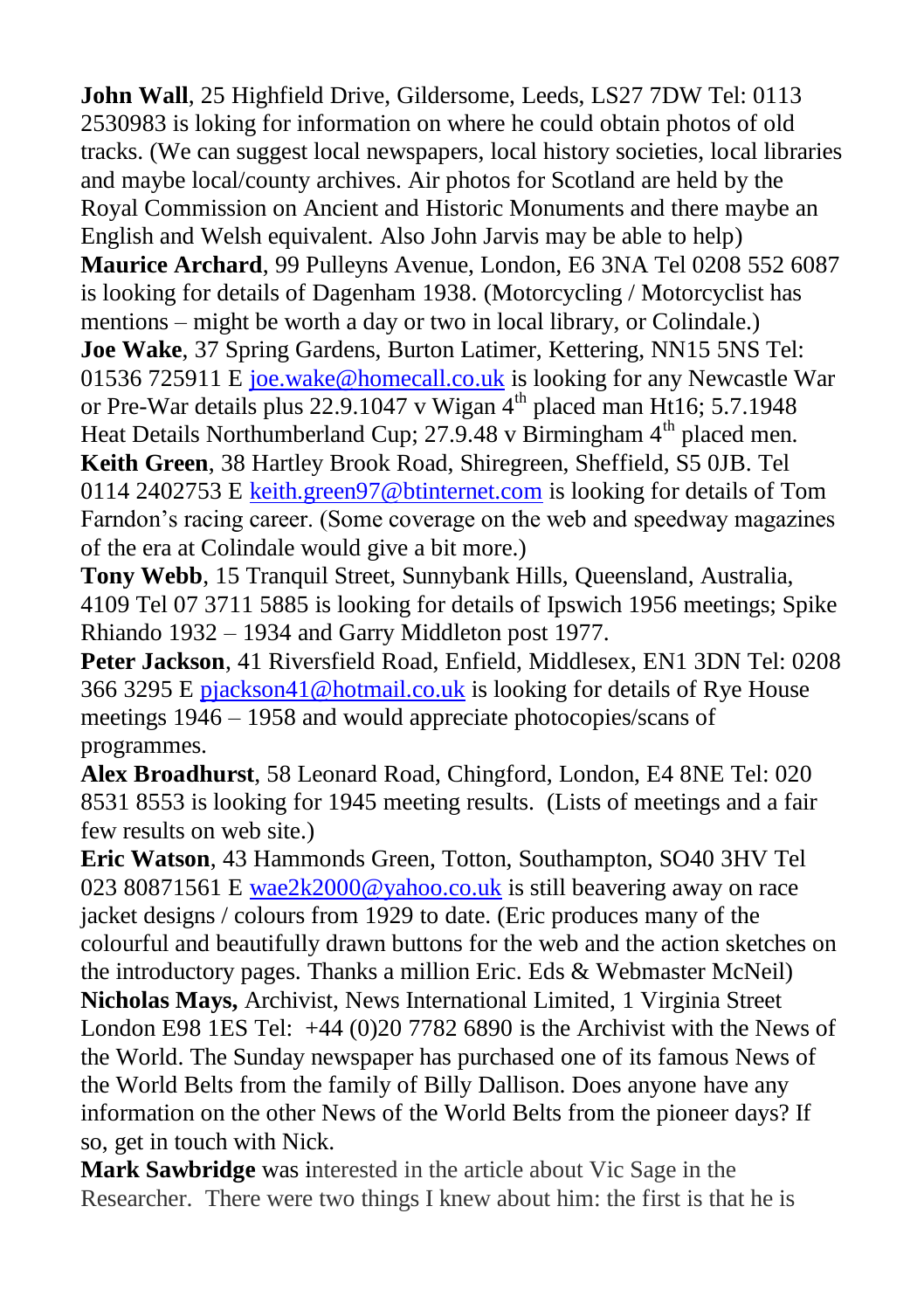probably the only commercial airline pilot who was a speedway rider (which the article mentioned). The other is that he sustained a very serious spinal injury, but recovered over time. I'm surprised that the article didn't mention it.....or was I dreaming it.....I seem to recall that he suffered it at Ipswich and that it was in either 1952 or 53, but perhaps some other reader could verify this? [m\\_sawbridge@hotmail.com](mailto:m_sawbridge@hotmail.com) .

## **Bob Fletcher / Bill Rogers**

**Vic Butcher**, our man for Southampton, adds to his brief note on the Fleetwood "mystery" of 24<sup>th</sup> August. a) Fletcher never rode for Southampton whereas Thatcher was a regular suring 1948; b) Rogers rode on a northern tour at Edinburgh 13.8. but was replaced by Thatcher for matches 15.8 at Newcastle, 17.8 at Ashfield 16.8. at White City, Glasgow 17.8.; c) Thatcher rode at home to Wimbledon on 23.8 and at Bristol 26.8 and Edinburgh 30.8. Vic wants any further information if you got it.

## **It's the Wrong Man**

A touch of the Wallace and Gromit – hold it – they were on about trousers (sorry **Vic** a touch of whimsy) **Vic Butcher** has passed another gem. In the National Trophy match between Southampton and Coventry on 25.5.1954 Heat 13 was run with the result Johnny Reason, Maury Mattingley, Ernie Brecknell and Peter Harris giving a 3-3 heat result. It was then discovered that Coventry had tracked Harris by mistake and the heat was rerun with Jack Wright in the place of Harris. This race resulted in 4-2 to Coventry finishing Reason, Mattingley, Wright, Brecknell. Southampton lost the tie by six points overall so the result was not affected, but if they had lost by two….? Vic asks if anyone knows of any similar events?

#### **AUSTRALIANS IN UK 1928 - 2007**

Tony Webb has compiled a list. It is a bit long for one edition so it will be serialised. Any feed back to Tony [binbooks@iinet.net.au](mailto:binbooks@iinet.net.au) Codes: $S/H$  = Second half rides only. ISL = International Speedways Ltd. DSL = Dirt Track Speedways Ltd  $T/A =$  track accident  $R\A =$  road accident Name State Team details as known Adams Andrew Admundson Kym SA Workington 1971-73 Admundson Robin SA Hull 1971-73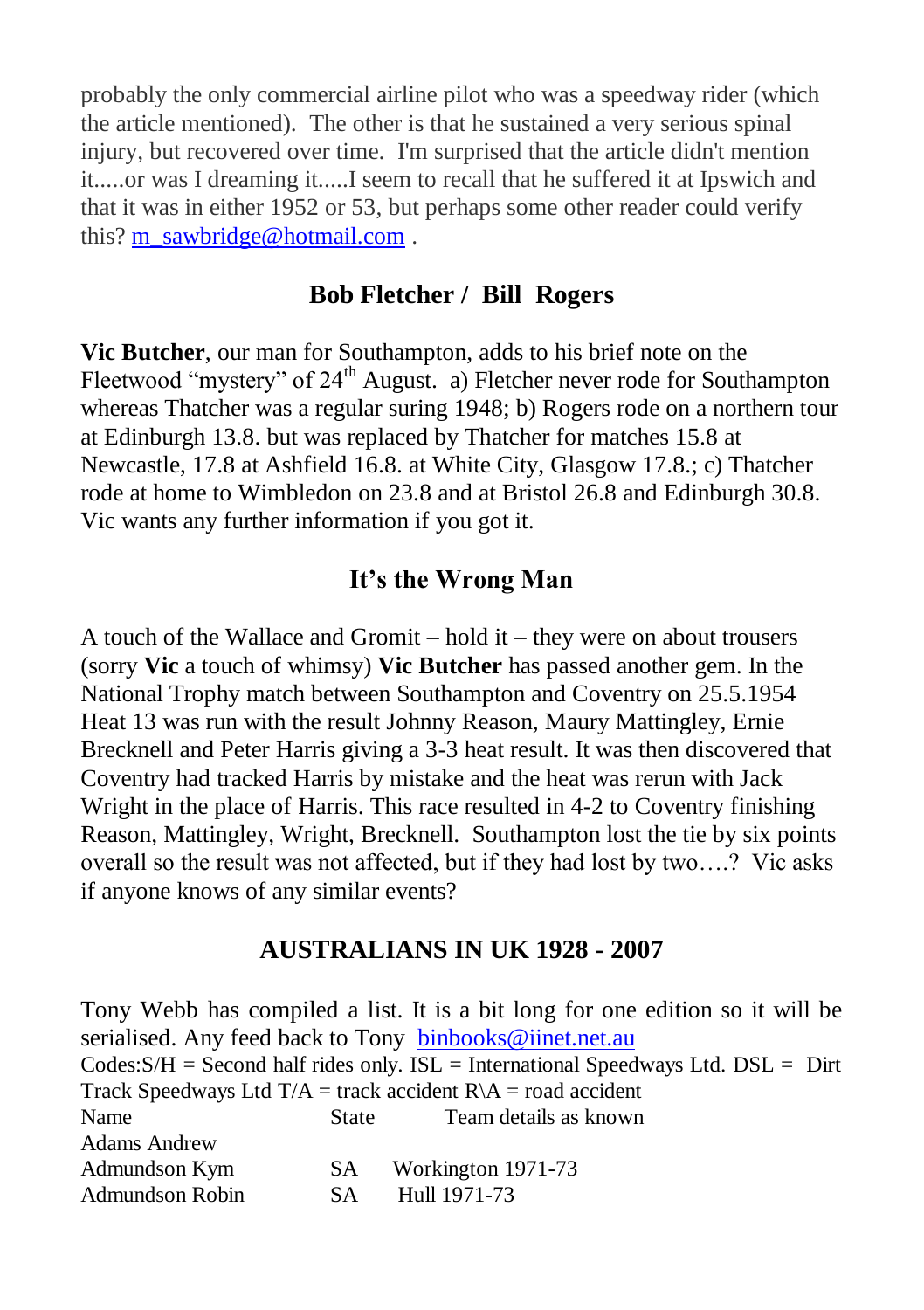Adams Leigh VIC Arena 1994, Swindon 1995/2006, London Lions 1996, Kings Lynn 1998, Poole 2003 Airey Jim NSW Sunderland 1964, Wolverhampton 1964-68, Sheffield 1969 Alderton Brett SA Milton Keynes 1981/82 Alderton Cory Alderton Dennis NSW 1972 Allan John Allan Rob Anderson Cyril QLD Exeter 1929, Stamford Bridge 1932 Anderson Tom NSW Liverpool /Fleetwood 1952. Rode 1970 at Sydney after a 17yr retirement. Anderson Jock Arnfield Jack NSW Cradley /Fleetwood 1949/50 Harringay Alped Fred Argall Eddie VIC Newcastle 1973/4, Glasgow 1975, Berwick 1976/77, Newcastle 1978 Argall Ted VIC Walthamstow/West Ham 1949, Rayleigh 1950 Arthur Frank QLD 1929 Stamford Bridge, 1928 Harringay ISL 1930- 32 Stamford Bridge 1934 Harringay Ashton Rob QLD Ellsmere Port 1981, Exeter 1983 Askew Carl NSW Oxford 1973/74, Birmingham 1975/77, Oxford 1979 Bainbridge "Junior" Ron VIC Glasgow 1947/54, Ipswich 1954/57, died 5/11/2001 Age 77yrs Baldi Ed NSW Glasgow 1978. Baldock Peter SA Glasgow / Berwick1970 died 1985 Baker Bobby SA Birmingham 1975 Baker Steven SA Halifax 1976 b. Adelaide 1963 Baker Stephen **QLD** Kings Lynn 1980 Baldi Ed Glasgow 1990 Barney Ricky Bartlett Greg WA Sheffield 1990 Barr Stephen NSW Stoke 1978 Barrett Andy Barrett Ron VIC Harringay 1950, Birmingham 1953/4, Exeter/Weymouth 1955 Barrett Bill VIC born. Melbourne 1960 Cradley 1982/4, Canterbury/Oxford 1982/85, Arena 1984 Bass Chris SA Cradley 1974/76, Long Eaton 1976 Bass Phil SA Cradley 1969/70, Milton Keynes 1978, Long Eaton, Bristol, Oxford, Scunthorpe. Died Adelaide 2006, age 53 Bass Sam SA Batchelor Troy QLD Kings Lynn 2005, Coventry 2006, Poole 2007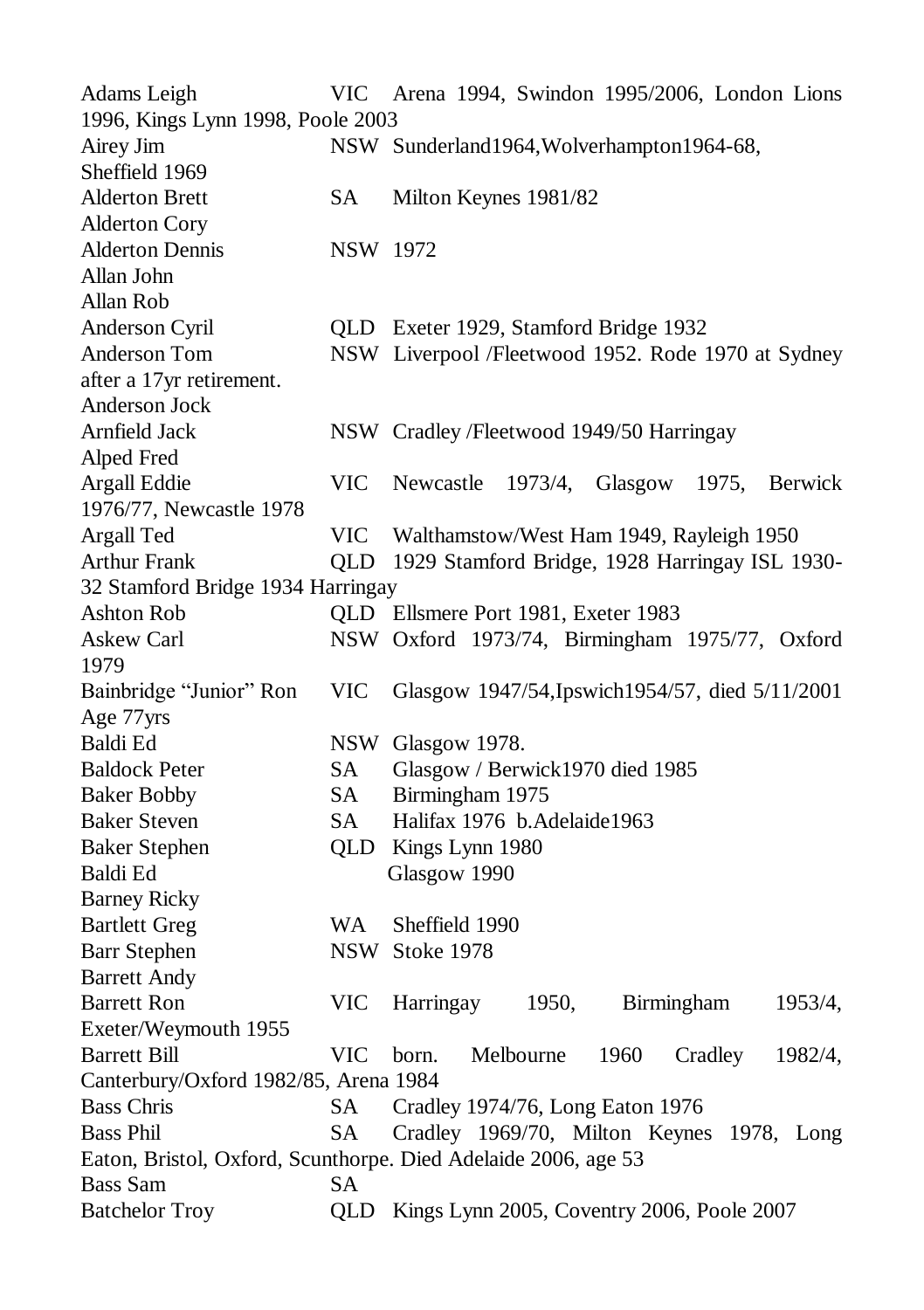Baker Steve SA Halifax 1976 Baker Phil NSW Baxter Jack QLD Tamworth 1947/8,Leicester1949Died Gold Coast 2004 Baxter Glen NT Mildenhall 1987, Rye House 1989 Baxter Wayne NT Rye House 1990-2 Barry Wayne VIC 1964-65 Bedkober Jack NSW Exeter 1951 Bear Stan **COLD** 1982/3, Poole/Wolverhampton 1985 Weymouth Bedkober Mal NSW Newport 1977, Barrow 1978, Exeter 1983 Bedkober Jack NSW Exeter 1951 Behrmann Eddie Benson Lionel NSW Leicester 1951/2 Bentzen Les **OLD** Halifax/Long Eaton 1967 Bibby Jack VIC Walthamstow 1934, Bristol 1939, Sheffield 1946/7/8/9 Newcastle 1950, Cardiff 1951 [Ashfield] Biggs Jack VIC Harringay 1947, Odsal 1948/9/50, Harringay 1951/2/3/4, West Ham 1955, Poole 1946, Oxford 1957/8/9, Ipswich 1961/2 Coventry 1963/4, Hackney 1965, Cradley 1967. Died Victoria 1972 track accident Bishop Jack **OLD** Exeter 1929, Stamford Bridge 1932 Bitmead David Blackadder Robbie NSW Newcastle 1975/81 Blackman Cory WA Edinburgh Glasgow Blair Ken Blakeney Bll WA Rayleigh 1949 Blake Bobby NSW Kings Oak 1930. killed 1936 Mauruba Australia. Blythe Chris VIC Workington 1970 Board John VIC Swindon 196 Bognowicz Paul Boind Jason Bond Morrie VIC, UK S/H 1948 QLD resident Boonstopel Chris Boston Peter WA Hull 1978 Booth David Boulger John SA Long Eaton 1967, Leicester 1968/73, Cradley 1974/76 Bowden Len Bowerman John NSW Scunthorpe 1971 Bowes Shane SA Glasgow 1993,Newcastle 1987,Sheffield 1996, Coventry 1997 Bowles Glenn Boyce Craig NSW Poole 1988/98, 2005/7, Swindon 2006, Ipswich Boyle Tony SA Newcastle, Bradford 1975, Scunthorpe 1976, Boston 1977/9, Stoke 1980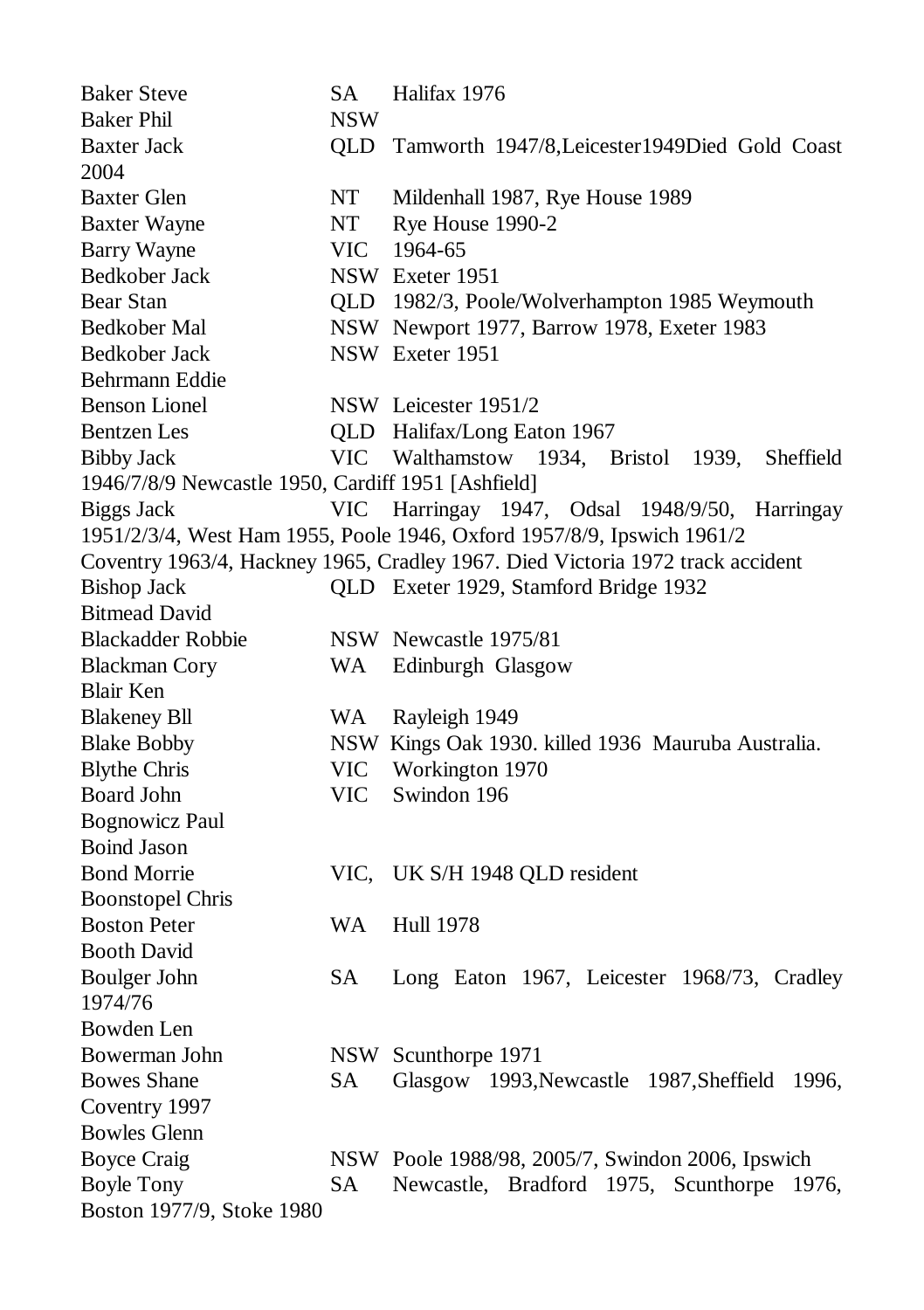Boyle Danny SA Scunthorpe 1978, Wolverhampton 1981 Boyle Kerion SA Wolverhampton 1981 Bradshaw Pete VIC Kings Lynn 1967-8, West Ham 1970, Died R/A Belgium 14/7/70. Bradshaw Maurie VIC Brecknell Ernie SA Newcastle, West Ham 1948-50, Southampton 1952/3/4, Poole/Weymouth 1955. Died Adelaide1980 Brennan Bert 1929 Brandford Darrell Edinburgh, Long Eaton Brandford Danny Bridgeforth Wayne NT Mildenhall/Rye House 1989/90 Brighton Randy NSW Rayleigh 1960 Brown Nat 1929 Bryden Bill NSW Ipswich 1956 Brynes Bat NSW Glasgow 1947/8 Bryne Percy QLD Milton Keynes 1990 Bryne Peter **QLD** Byron Harry Bysouth Sean Bryant Peter NSW 1930 Frank Arthurs Tigers Buchanan Hilary QLD ISL 1928, Wimbledon 1928, White City 1929 Bugeja Arlo SA Birmingham 2007 Burdfield Jim NSW born Nyngan 1978 Stoke 1982/3/4, Middlesboro/Glasgow 1984/5/6 Bull Harold NSW St. Austell 1950/3, Plymouth 1954 Died Sydney 2000 Bullivant Mark Bush Arthur NSW Bristol 1948, Harringay 1950, Liverpool 1950, Harringay 1951 Odsal 1952, Yarmouth 1953 Butler Harry NSW 1930 Frank Arthurs Tigers Butler Troy QLD born Melbourne 1967 Oxford 1985, Milton Keynes 1987/8 Australian Champion 1986 Cain Phil VIC Coventry 1972 Cameron Neil NSW Wimbledon 1972/4, Poole 1975 Cameron Ken VIC Edinburgh 1963 Casserly Terry QLD Canterbury 1975/77, Newport 1977 Carlson Mark QLD Oxford 1987, Milton Keynes 1986/8 Case Dicky QLD Wimbledon 1930/2, Coventry 1933, Walthamstow 1934, Hackney Died Southport QLD1980 Caswell Bruce NSW Southampton/Coventry 1932 Carter Michael WA 1984 Catlett Stan WA ISL 1928, Wembley 1930 Campbell Bobby NSW Berwick 1971 Cantwell Con VIC West Ham 1930/1, Died Denmark 1932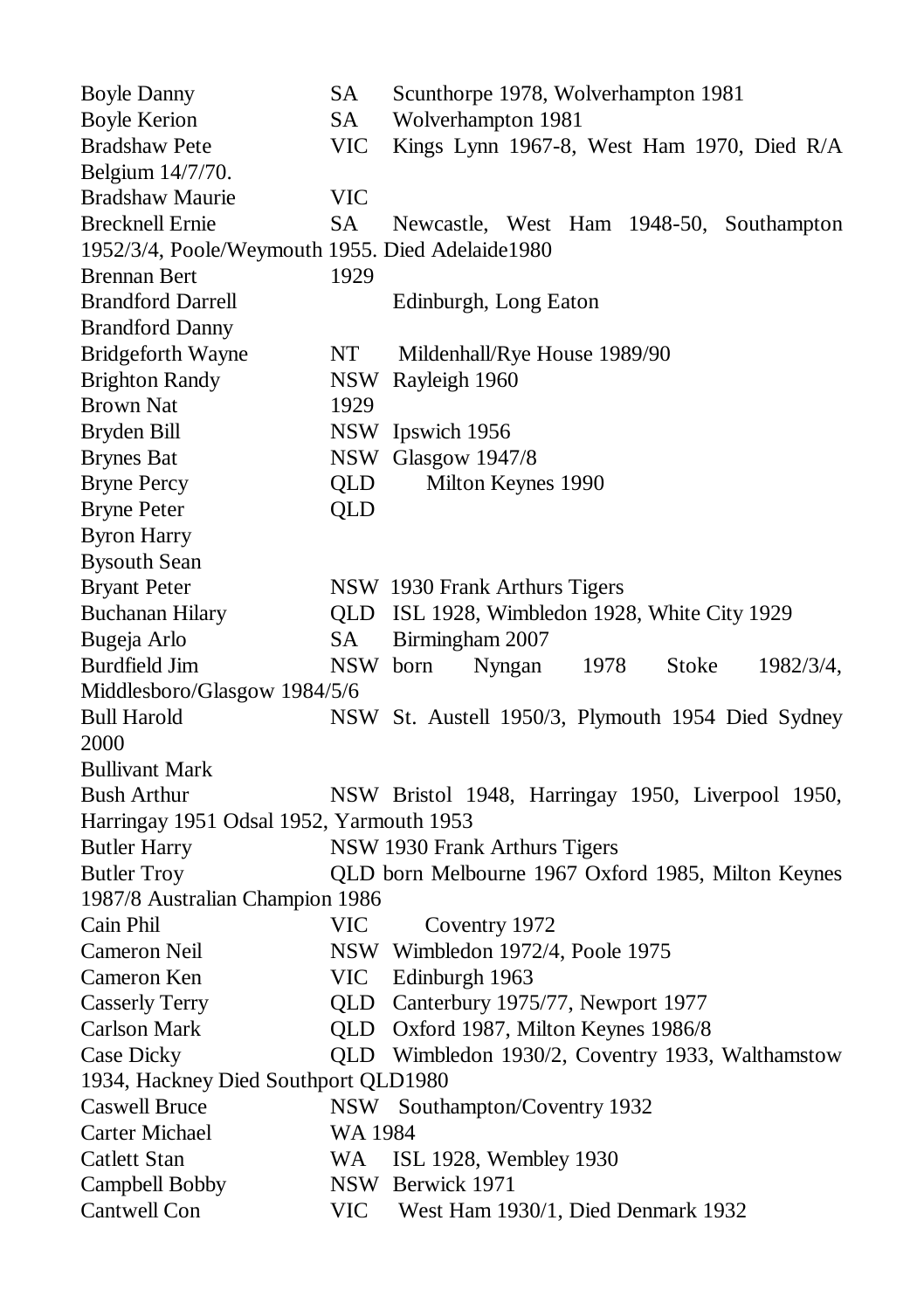| Carmichael Mal                                         | SA.                         | West Ham 1970, Died Belgium 14/7/70                  |  |  |  |  |  |  |  |  |  |
|--------------------------------------------------------|-----------------------------|------------------------------------------------------|--|--|--|--|--|--|--|--|--|
| Czercteko Vic                                          |                             | NSW Leeds Wimbledon 1932                             |  |  |  |  |  |  |  |  |  |
| Chapman Jack                                           | SA.                         | Manchester 1929, Sheffield 1930, Stamford Bridge     |  |  |  |  |  |  |  |  |  |
| 1932, Nottingham 1933, Birmingham 1934, Harringay 1939 |                             |                                                      |  |  |  |  |  |  |  |  |  |
| Challenger Reg                                         | NSW Tamworth, Wombwell 1947 |                                                      |  |  |  |  |  |  |  |  |  |
| Chamberlain Johnny                                     |                             | WA Yarmouth1952/3, Ipswich 1954, Norwich 1958/62     |  |  |  |  |  |  |  |  |  |
| Chambers Mal                                           | SA.                         | Edinburgh 1977                                       |  |  |  |  |  |  |  |  |  |
| Cheshire David                                         | WA.                         | Cradley 1983, Middlesboro Wolverhampton              |  |  |  |  |  |  |  |  |  |
| 1984/5, Arena Essex 1985, Birmingham 1986              |                             |                                                      |  |  |  |  |  |  |  |  |  |
| Chessel Rod                                            | WA.                         | Bradford 1972                                        |  |  |  |  |  |  |  |  |  |
| Chick Alf                                              |                             | NSW Whitely Bay 1929                                 |  |  |  |  |  |  |  |  |  |
| Chignell Jack                                          |                             | NSW Belle Vue 1948/9, Sheffield 1949, Newcastle 1951 |  |  |  |  |  |  |  |  |  |
| Christopher Peter                                      | OL D-                       | Canterbury 1978 TO BE CONTINUED                      |  |  |  |  |  |  |  |  |  |
|                                                        |                             |                                                      |  |  |  |  |  |  |  |  |  |

# **Corfe Mullen Grass Speedway Part 2**

We continue to a completion the article by **Pete Ross.**

The opening meeting of 1939 on April  $16<sup>th</sup>$ , an earlier than usual start to the season at Corfe Mullen attracted three thousand spectators paying their 1 shilling entrance fee. A bright sunny day was spoilt with rough winds but the crowd was treated to a fine afternoons racing, with no team event on the programme a series of scratch races with finals were held, a handicap event saw some exiting passing, in one heat Jack Leonard with 9 men to overtake slowly picked off his opponents to win the heat catching Eric Gawler on the finishing straight, however Leonard had to settle for second place in the final with Alan Chambers winning in fine style, star of the afternoon's other finals was Bronco Slade winning three; most exiting rider of the afternoon was the fast improving Tommy Crutcher; also showing well Dink Philpotts and Wiltshire's all round motor cyclist Jack Difazio.

Disappointment on May  $14<sup>th</sup>$  when the scheduled team match between Ringwood and a Brands Hatch team was cancelled at short notice, as the entire visiting team was unavailable? Expressing their regret to the two thousand crowd the promoters then preceded to list off the riders they managed to book at very short notice. With riders the calibre of Lanfear, Slade, Leonard, Holcombe, Difazio, Crutcher and the 18 year old local sensatio, Alan Chambers, the fans went away happy after an afternoon of scratch races and finals.

With war clouds looming over Europe the thoughts of the Ringwood faithful turned to Holbeach who were the visitors on June the  $18<sup>th</sup>$ , the Holbeach team featuring Alan Smith, Roy Duke and Buster Yeomans. Flying the Ringwood flag were Herby Hayden, Alan Chambers, and Tommy Crutcher. With nip and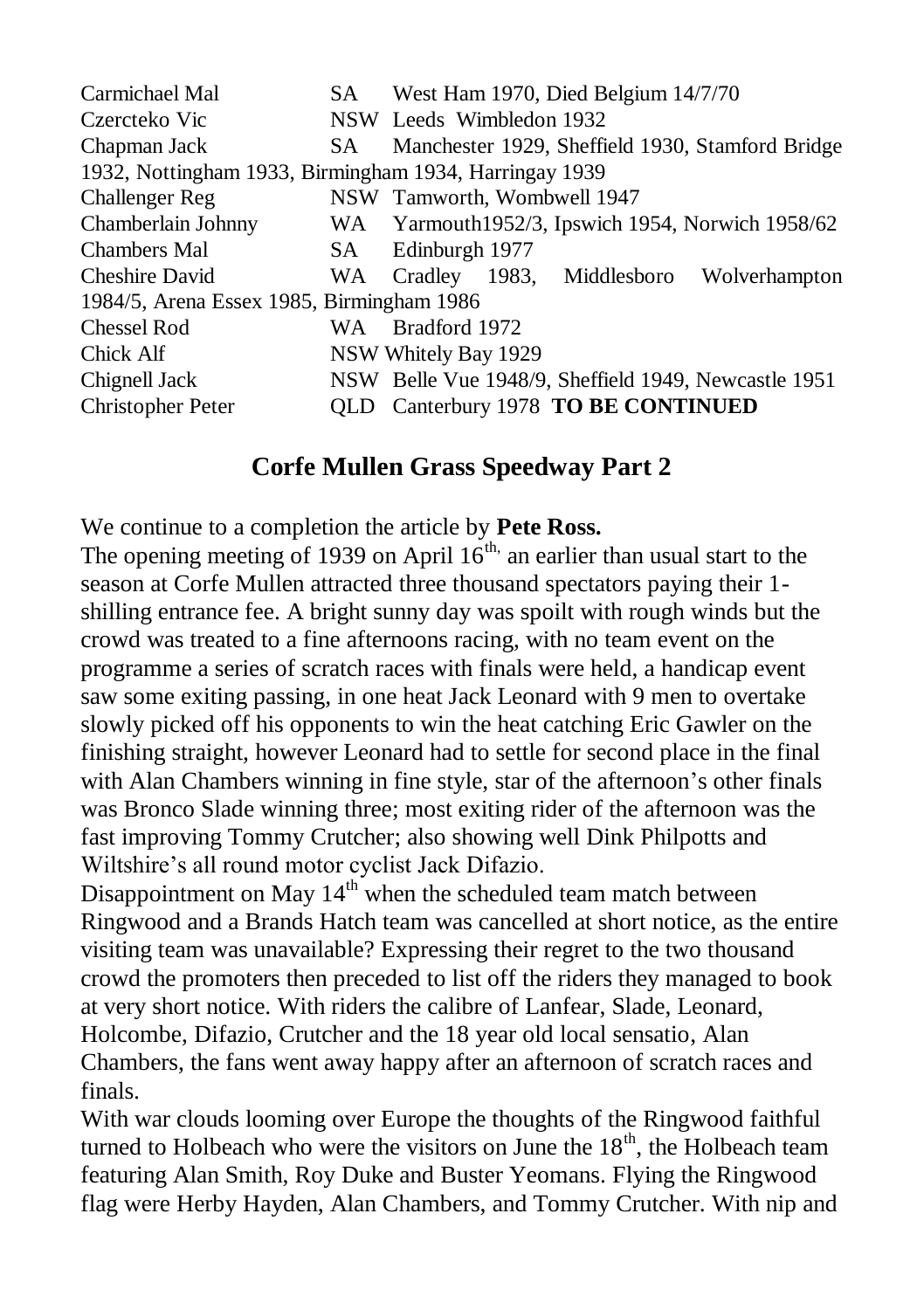tuck throughout the match the visitors pulled away to win 30 points to 21 top scoring for Holbeach Roy Duke, with a nine point maximum, Hayden grabbing eight. The usual second half scratch races continued the action with members of both teams competing against the club men for starting places in the coveted grand finals.

The following week Ringwood travelled to the Bell End raceway for a return match over 18 heats. Ringwood struggled from the start being ten points down after 5 heats only Tommy Crutcher showing any liking for the circuit, thrilling the locals with a brave display, after losing Alan Chambers early in the match with a wrist injury the Ringwood club losing ground finally lost the match 38 points to Holbeaches 70, Buster Yeoman scoring an18 point maximum and Alan Smith 15 for the home club.

Readers of the Researcher may be interested to know that Ivan Forshaw rode at Corfe Mullen as a club rider during 1938, Ivan father of Richard Forshaw who during the 1960s and 70s formed the largest private collections of Speedway and Dirt Track machines in the World at their Longham (Dorset) Aston Martin dealership premises, after Richard's sudden death in 1997 from a heart attack many of his machines went to the Haynes Motor Museum at Sparkford Yeovil in Somerset. Former Speedway rider Peter Collins, a wellrespected vintage machine collector, apparently was so taken with the collection he spent all day marvelling at the quality of the display. Match Races came to Corfe Mullen on July the  $9<sup>th</sup>$ . A much publicised match race event between Jack Leonard from the Blackmore Vale Club (Cannfield) and C Holt (Ringwood), now C Holt was a "nom de plume" that covers a very well known Ringwood rider. However my research has failed to discover the rider's identity? So at the moment it's a mystery unless anyone out there can throw any light on the subject. With no team racing it was straight into the scratch races with the Selby brothers Gerald and Les taking 3 three final wins on their 500cc Rudge machinery an excellent result as they had to beat the likes of Crutcher, Chambers and the Haydens on their J A P equipment, Jack Leonard warmed up for the match races with a win in the Open Final. Now it was Match Race time. Holt flew away from the tapes with Leonard in pursuit for three laps the frenzied crowd witnessed some of the most spectacular racing ever seen at this venue. With a lap to go Leonard making a desperate effort to take the lead clipped Holt's rear wheel ending up over the fence with Holt disappearing into the distance. However on the run in to the flag Holt's machine died, but with Leonard still picking himself out of the fence Holt had enough momentum to coast over the line. The second match race run a little later on to allow both riders to recover was in fact a re run of the first event with Holt leading until the last lap and again Leonard trying a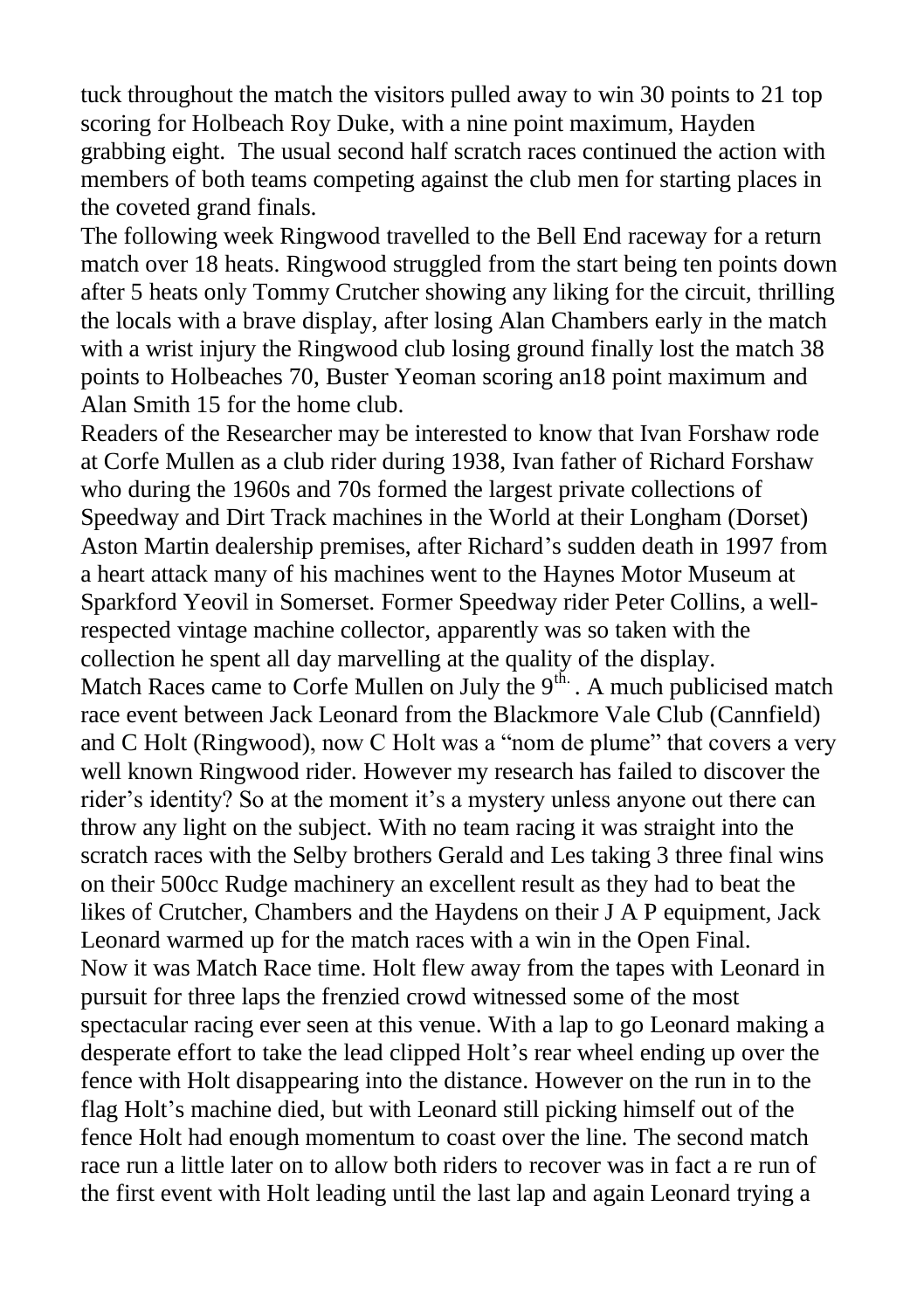late run to over take collided with Holt, this time sending both riders into the fence. Leonard receiving bruising to an arm but Holt was carried unconscious back to the pits happily recovering later, the crowd going home fully entertained although the promoters a little disappointed with the two thousand attendance.

Bank Holiday Monday,  $7<sup>th</sup>$  August was to be the last meeting held at Corfe Mullen, with a larger than usual holiday crowd of three thousand five hundred, and good line up of competitors, the slick Ringwood promotion putting on a good show with good weather, of course no one would know the World events to follow in the coming months and it was perhaps fitting the August meeting was a success.

A series of match races between the fastest riders on the track this season. First out, Tommy Crutcher y that man again "nom de plume" Holt. Crutcher shot from the tapes showing Holt the way round to the flag Holt pressing for four laps but Tommy always had a bit in hand. Heat 2 Reg Stainer and Jack Leonard were next out with Leonard passing Stainer on the second lap and going on to win.Heat 3 saw Les Selby win from Herby Hayden.

In Heat 4 Alan Chambers narrowly lost out to Len Corbin in an exciting race. This gave us the four winners in a race off with Les Selby winning from Len Corbin who was mounted on borrowed equipment. Also appearing during the afternoon was newly crowned Southern Centre champion Bert Jones, however he was unable to get amongst the prize money. Fittingly farmer Bob Atkins ran a third in the novice final unknowing this would be the last race he would ride on his land. Tommy Crutcher was successful in the Experts barred race. Dink Philpotts won the final race the Handicap Solo Final.

A meeting had originally been planed for September but of course this was never held. With Prime Minister Chamberlain declaring war with Germany on the third day of September 1939, bikes were put away in safe keeping, leathers polished not to see the light of day for six years. Riders were to go about their war time service with of course some never to race again after paying the ultimate sacrifice with their lives.

After the war with things getting back to normal. Racing began again but Corfe Mullen was never used again, the Ringwood Club instead preferring to use The Mount Raceway. It has come to light that in 1939 a High Court action was about to be heard against the Ringwood Club brought about by local people complaining about the racing at Home Farm this was never heard probably because of the outbreak of war. The field at Home Farm is much the same now as it was back in the Thirties. It has changed hands a couple of times and a family member of the current owner told me, as we walked the track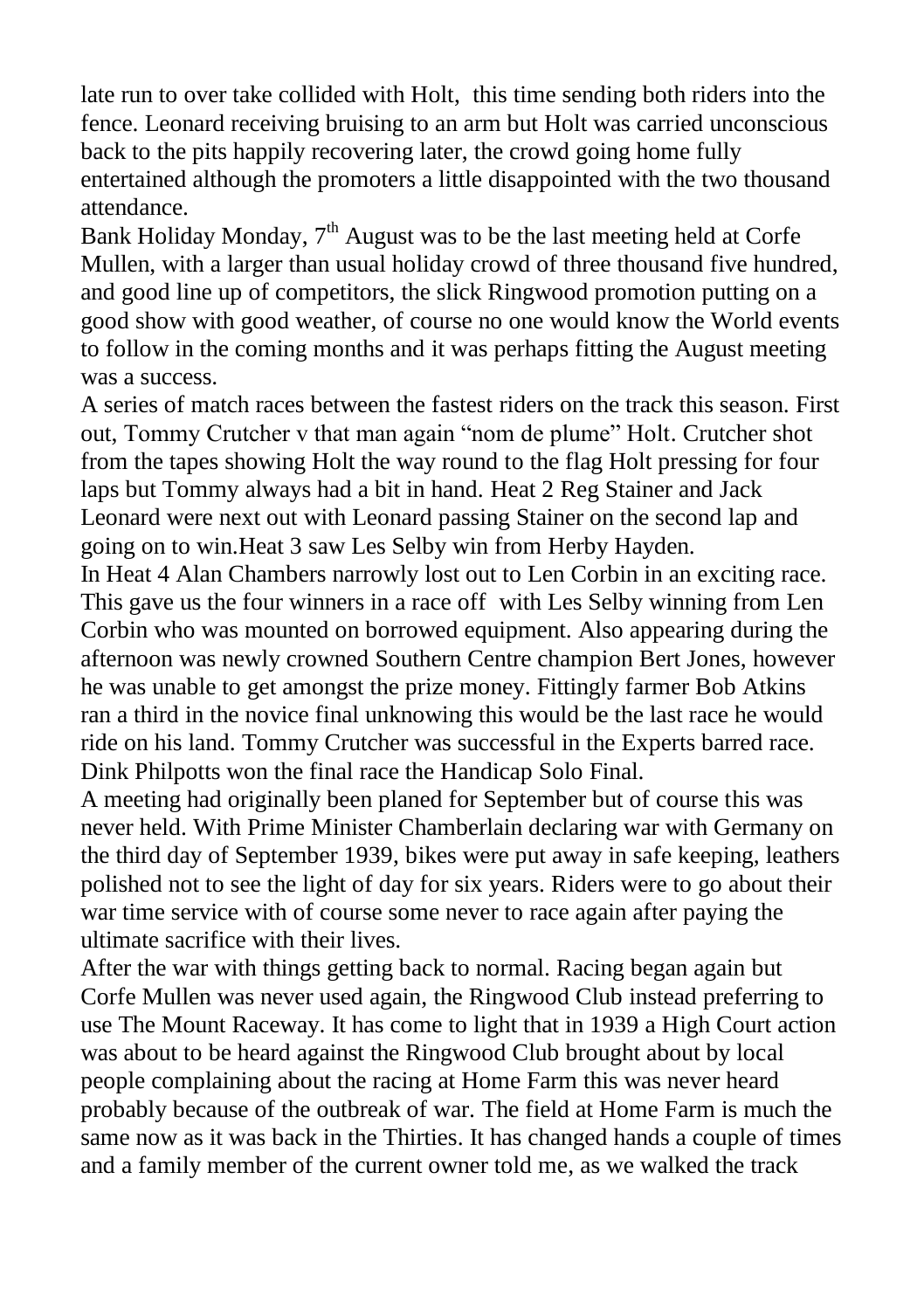site, a steel shoe had been recently found in undergrowth. If it was able to talk what a story it could tell!!!

I hope you enjoyed this trip into darkest Dorset. I know Grass Speedway is frowned on by the purists of this world but when you think of the entertainment given to the large crowds by the Club riders mixed with a sprinkling of Dirt Track Riders on machinery ranging from the 500 J.A.P, Dirt Track Rudges, Norton and Velocette bikes using various styles of riding from leg trailing dirt style to foot forward steering the bike into the corners I think you will agree Corfe Mullen will go down as a training ground for future Speedway Stars. With team matches against other clubs, such as home and away to Cannfield, Holbeach, Brands Hatch, Wroughton (Swindon) etc and the likes of Goffe, Crutcher, Slade, Lanfear, Philpotts the Haydens and Chambers honing their track skills for us all to enjoy after the war, and likewise in other parts of the country many riders of that era moved from "the grass" on to The Dirt Tracks  $\S$  Speedway all would say the experience was invaluable.

### **Who Was That Again?**

One of the joys of transcribing the meeting details from a programme to a file for the web site is finding some daft names which are clearly an exercise in phonetics. The other evening I was abstracting information from a St Austell programme copied for me by **Barry Stephenson** when I came across A.Retch. Now, with 20 20 hindsight the programme editor would have know the poor man was Max Rech. My other favourite, from a newspaper this time, Boy Spratt. Yes, you pre-war men in the know, Boy was none other than Boyd Pratt. NOW – do you have any other howlers for us. **Jim Henry**

#### **Web Warblings**

We've not mentioned the web for a while but work is still going on under the masterful eye of our Web Master **Ron McNeil** new files and updated files continue to be added to the site. We have a slowly growing list of contributors and it is good to know interest in the site is also growing. **Steve Wilkes** and **Gary Done** are battering on with the post 1959 era assisted by **Steve Kercher**. **Bob Ozanne** is going on with the pre-war items. **Bryan Tungate**, thankfully on the mend after a wee health scare, has completed Norwich up to 1964 and we should see another wee bit of Wolverhampton history from **Mark Sawbridge. Colin Pike's** regular update to the Cumulative Index is really appreciated. The thanks list could be endless but the files carry a thank you to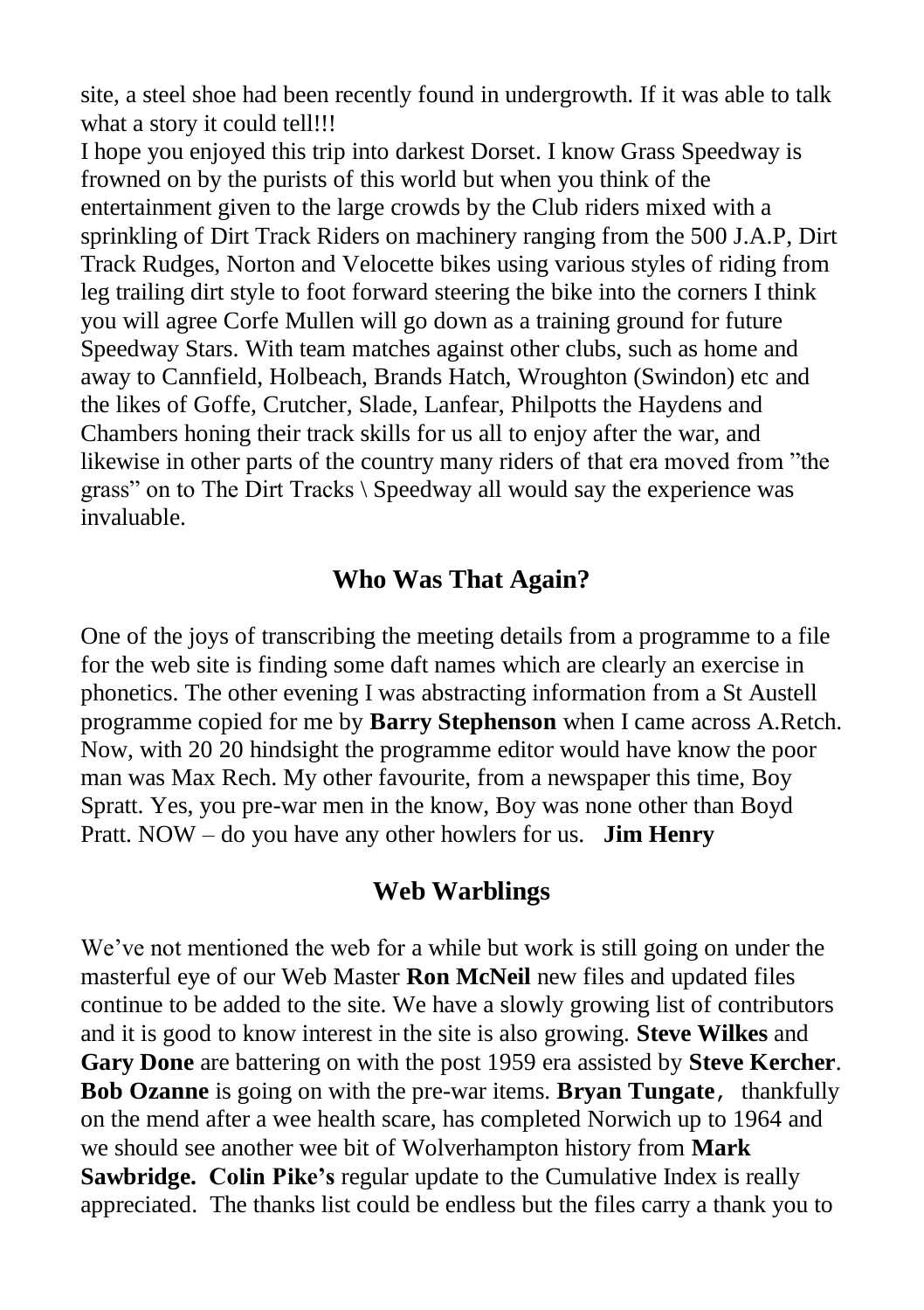the main contributor and we have a special page for all contributors on the web site.

## **The Oldtimespeedway Web Site**

This is an interesting forum on Yahoo moderated by John Hyam. There is a lot of interesting chat from a wide spectrum of levels of interest and topics from all eras and once you register you can look at the photograph albums and join in on the chatter. Here is an item by **Bryan Tungate** which gives a taster of what you get. "It would never be allowed now with health  $\&$  safety rulings in force. Norwich staged a 4 heat match - Junior Speedway Riders v Midgets v Sidecars on  $10/8/57$  @ The Firs. The original challenge was between cars & bikes but the Sidecar boys wanted to be part of the action as well. They even agreed to alter the sidecars to take part in the event staged the speedway way round the track. Speedway scored 11 (Barry East, Al Sparrey & Porky Veal 3 & Derek Strutt 2, Dave Hankins n/s) The Cars 9 (Tom Forster 5, Davey Hughes 2 & Brian Knight 2, Bill Billman n/s) The Sidecars 4 (Geoff Baker, Harold Hill, Johnny Lidgate & Geoff Lucy 1) Unfortunately the efforts made by the sidecar team didn't result in many points. This event preceded the Malcolm Flood Junior Memorial Trophy won by Derek Strutt from Clive Featherby and Barry East in a full sidecar/midget/ junior speedway spectaculr which Norwich often staged when the Stars were away visiting another Saturday night track on Official Duty in League or Cup fixtures." Bryan adds ―I would advise that it was run on a time-handicap system over 4 heats. The handicap times were Midgets 0, 0, -2 seconds, -2 seconds, Sidecars -4 seconds,  $-2$  seconds, 0, 0 and speedway  $\omega$   $-16$  seconds,  $-14$ ,  $-14$ ,  $-14$ . The results were

1 - Forster (M), Strutt (S), Baker (S/c), [Billman (M) a n/s]

- 2 East  $(S)$ , Knight  $(M)$ , Hill  $(S/c)$
- 3 Sparrey (S), Forster (M), Lidgate (S/c), [Hankins (S) a n/s]
- 4 Veal  $(S)$ , Hughes  $(M)$ , Lucy  $(S/c)$

Billman was replaced by Forster in heat 1 and Hankins by Sparrey in heat 3. (Only 1 person per team in each race).I can add - The fastest time was 86.2 in 1 and the slowest 92.2 in 4 for the 425 yard/lap x 4 lap races. The cars were 1000 cc Skirrows except Knight & Billman who had Ford 10 engined "Norwich Specials" Contact [oldtimespeedway@yahoogroups.com](mailto:oldtimespeedway@yahoogroups.com)

## **Publications**

Here is a tip. Don't ask my opinion on any idea you have for a book. Poor **Tom Wareham** didn't and I am big enough to admit he was right to ignore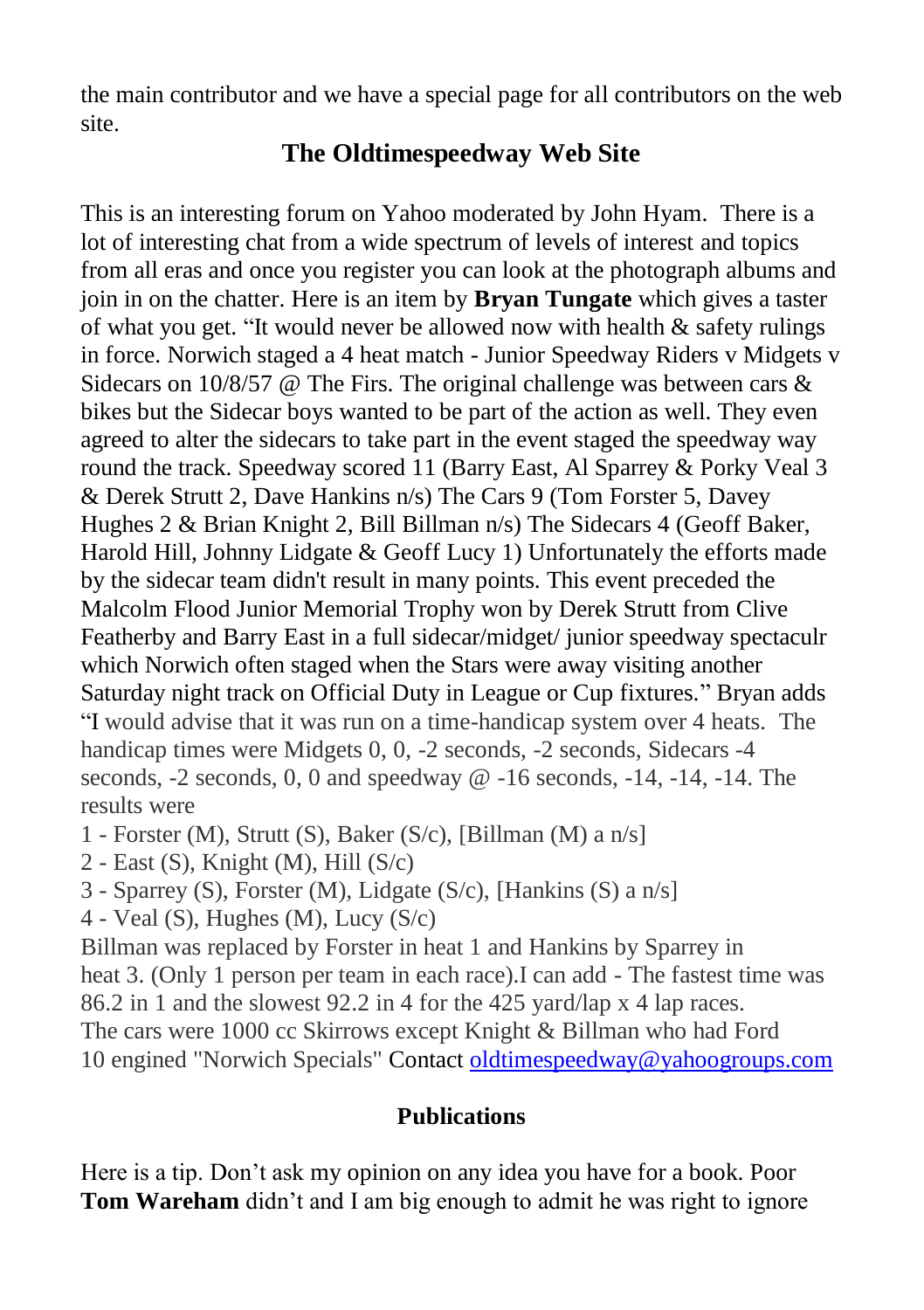my somewhat lukewarm response and to get on with it. The outcome is a very readable book on the rider known affectionately as "The Nipper" who took Poole by storm in 1952 including an insight into his World Final debut at the end of that season, before moving up to grace Wembley as a Lion. I like **Tom's** style using quotes to great effect from a range of sources including Brian Crutcher himself. It gives an interesting insight into a number of aspects of speedway racing and I suspect a few yanna be riders might find a nugget or two here as the quotes from the maestro himself. The book has a fair few photographs from all the stages of Brian Crutcher's career from start to finish. I was interested to note that navigation wasn't Brian's strong point and that he managed to get lost on occasions and in these pre-sat nav and motorway days it must have been a problem for many. I know often exhort you to add a book to your bookshelf but with this one I have had a lot of pleasure reading a chapter or two before giving it the BIG ZZZZs. Review by Jim Henry **Brian Crutcher – The Authorised Biography STADIA £14.99 plus P & P. Tempus Publishing Ltd, Cirencester Road, Chalford, Stroud, GL6 8PE.** 

#### **Goodbye Smallmead**

The middle of October saw the shutters come down on another venue. Not a sad affair tho' as a really big crowd packed into the Smallmead Stadium to say goodbye. A host of former Racers were there and it was a nice touch to have others connected with the track including announcers and a former referee there as well. My wife came along – princpally to keep an eye on Jim Gregory (one of the Men in Black) who was having another return to the track at the age of 80+ - but I think she also felt the sense of occasion. The programme was a nostalgia packed volume and I met **Arnie Gibbons** in person selling his history of the track.. I saw a fair few well kent faces and some I sheepishly have to admit to not immediately reconising – SORRY **Norman**. Roll on the new track in 2010. **Jim Henry**

**Deadline for items for next edition is 31st January 2008 Web Master: Ron McNeil Contact at [info@speedwayresearcher.org.uk](mailto:info@speedwayresearcher.org.uk) Or jjh1950@blueyonder.co.uk The Speedway Researcher is edited and published by: Graham Fraser Jim Henry 7b Bruce Street, 90 Greenend Gardens, Stirling, FK8 1PD Edinburgh, EH17 7QH 24 Tel : 01786 471992 Tel : 0131 664 7185**